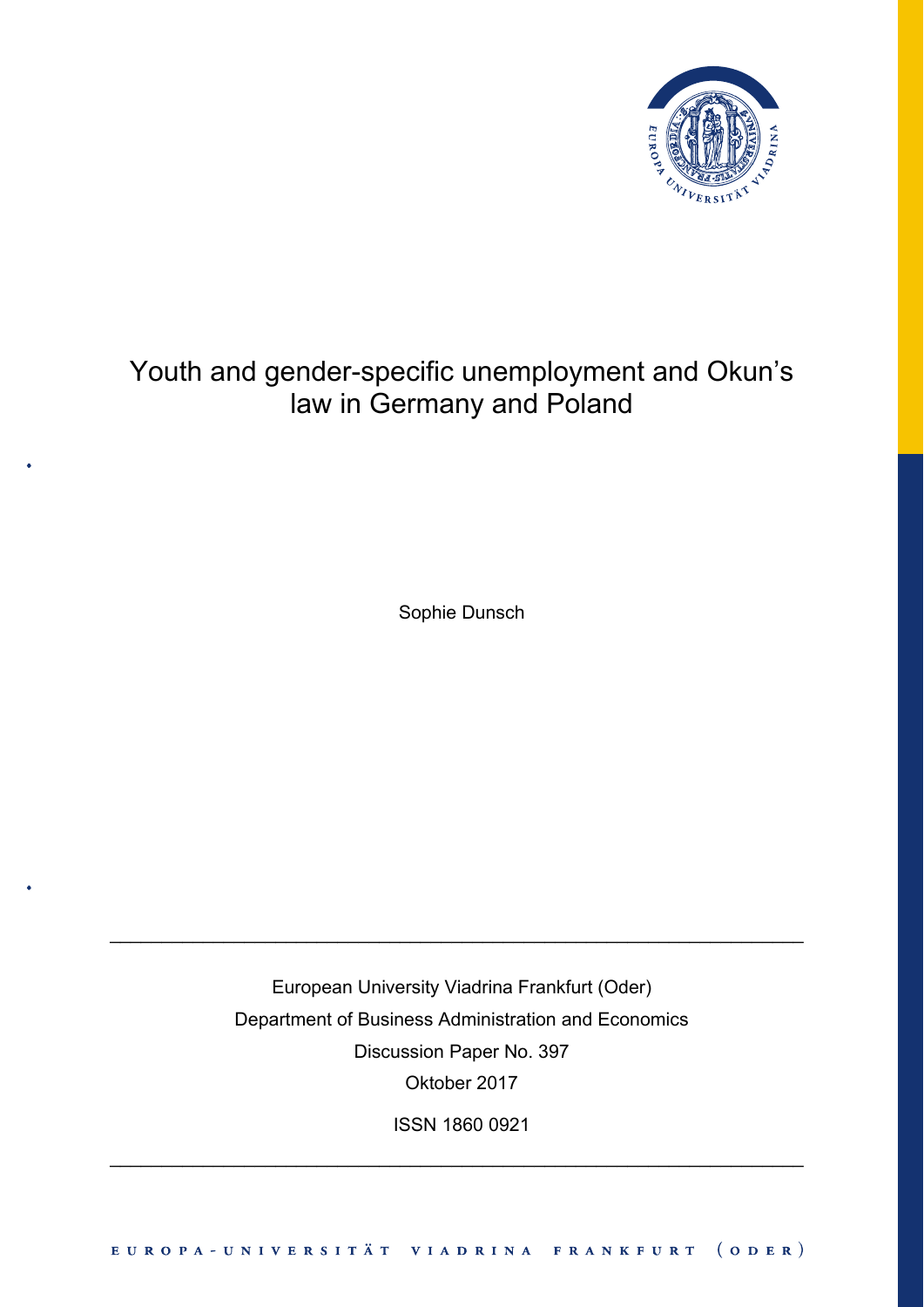## Youth and gender-specific unemployment and Okun's law in Germany and Poland

Sophie Dunsch<sup>∗</sup>

#### **Abstract**

The unemployment rates, especially youth unemployment rates, increased in various countries of Europe over the last years. This paper examines gender-specific youth unemployment developments in Germany and Poland with Okun's law to test the hypothesis that young male employees are more vulnerable to the business cycle. I estimate gender- and country-specific Okun coefficients for five different age cohorts. The results show that young men are more sensitive to the business cycle, while for women the reaction is less strong.

A further examination of the different labour markets regarding genderspecific youth employment results in policy recommendations beyond GDP growth, such as a reduction of the discrepancy in employment protection between permanent and temporary contracts and an approach to maintain youth connected to the labour market.

Keywords: Youth Unemployment, Okun's Law, Poland, Germany

JEL classification: E24, E32, J64

<sup>∗</sup>Faculty of Business and Economics, European University Viadrina, Chair of Macroeconomics, Große Scharrnstrasse 59, 15230 Frankfurt (Oder), Germany, E-mail: dunsch@europauni.de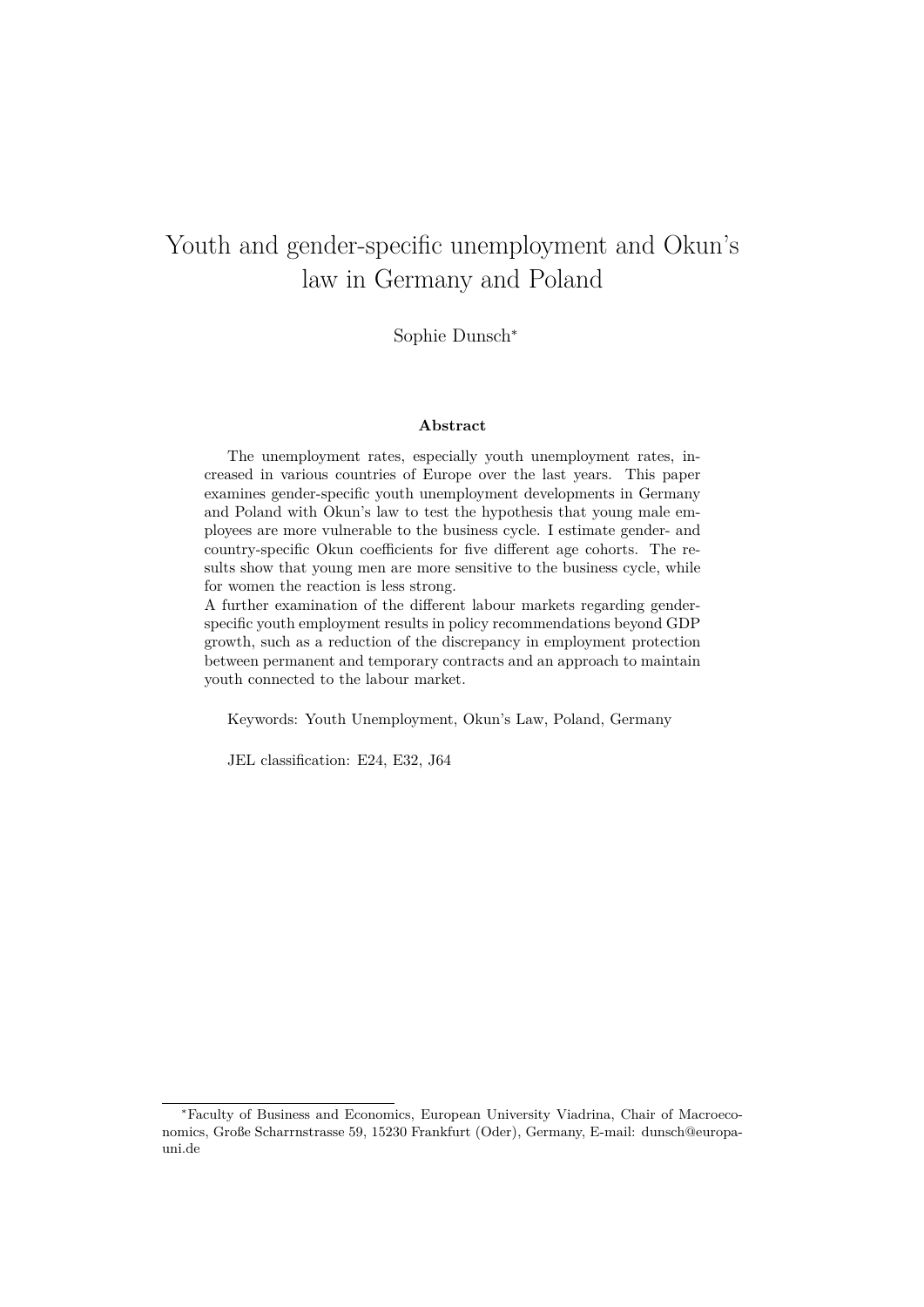## **1 Introduction**

The financial and economic crisis strongly affected the European labour markets but with cross-country differences. The gender-specific youth unemployment development in Germany and Poland is investigated because the cases of those two countries in the recession are special. In Germany, the youth unemployment rate had been quite stable after the financial crisis, even declining after 2009. But the development of the growth rate of the real gross domestic product (GDP) was negative in 2009. In contrast, Poland had permanent positive GDP growth rates, but the youth unemployment rate increased. EU-15 countries as an aggregate is used for comparison and includes all countries that were members of the European Union before the eastern enlargement in May 2004<sup>1</sup>. I examine whether young men are more sensitive to the business cycle than young women which also includes a comparison with older age cohorts. I am using Okun's law (Okun, 1962), i.e. the negative relationship between changes of the unemployment rate and the growth rate of the GDP. My hypothesis here is that young male employees are more vulnerable to cyclical shocks, because they are mainly working in the more cyclical sectors such as construction and it is expected that their unemployment rate reacts more to changes in GDP than the female unemployment rate (Hutengs and Stadtmann, 2014a). I further examine how strong the differences between the various age cohorts are and therefore estimate gender- and country-specific Okun coefficients for five different age cohorts. The results show that young Polish males are not only more prone to the business cycle fluctuations than adults, but also more prone than young Polish females. But the differences between age cohorts are only significant between young (15-24) and old men (55-64). In Germany, young people are also more sensitive than other age cohorts, but the cohort differences are not statistically significant. This result will then lead to an examination of

<sup>&</sup>lt;sup>1</sup>The statistics are weighted averages of the individual EU-15 countries.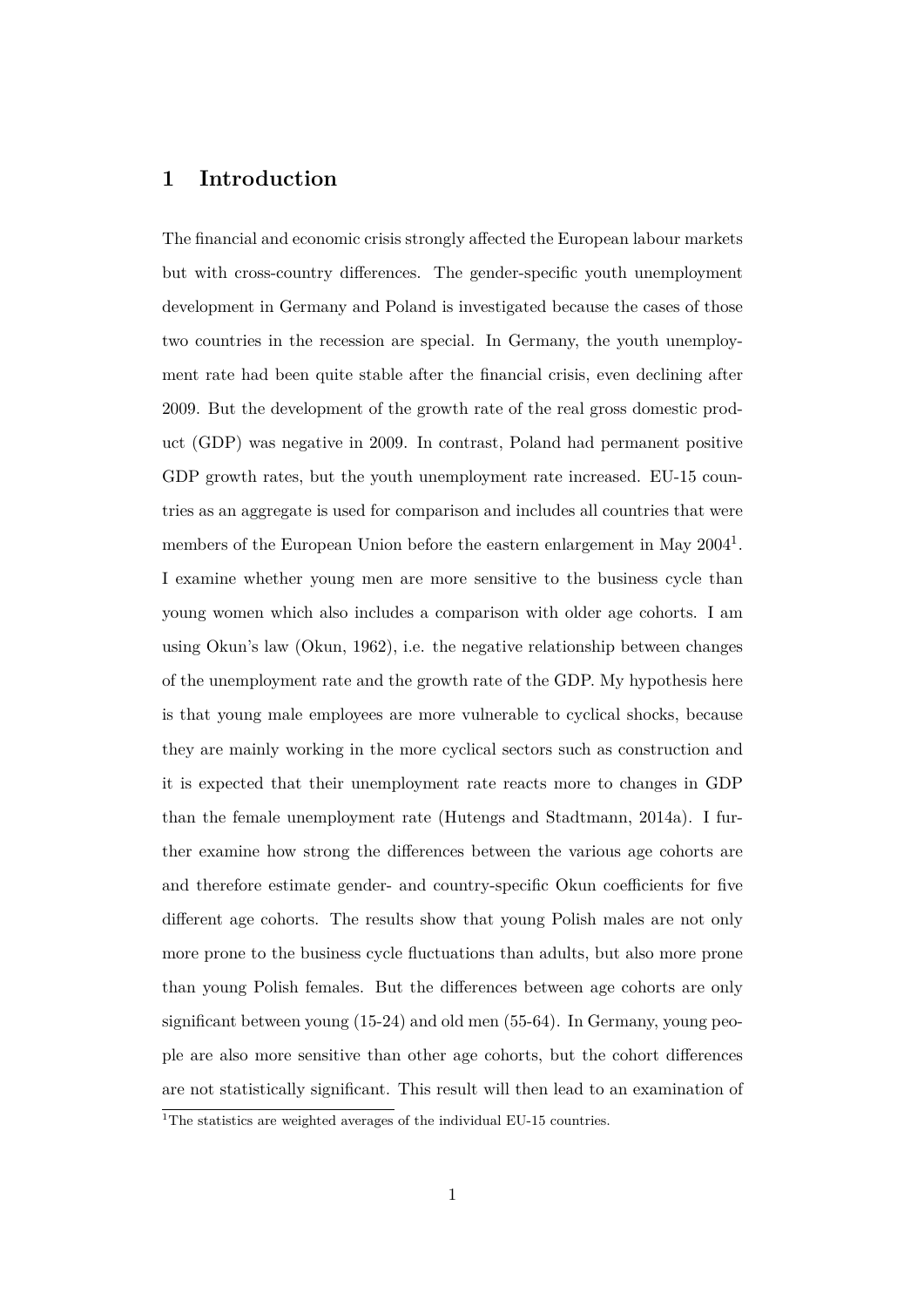youth- and gender-specific characteristics of those two labour markets to find possible causes of those differences.

The structure of the paper is as follows: Section 2 provides a literature review and Section 3 describes the data set. I discuss the methodology and empirical results according to Okun's law in Section 4. Section 5 provides the examination of the labour markets of Germany and Poland for an explanation of the differences found in Section 4, while Section 6 concludes the paper with policy recommendations.

#### **2 Literature review**

When reflecting about practical macroeconomics, Blinder labels the foundations of Okun's law to be "atheoretical" or even "antitheoretical". Nonetheless, he also regards that this linear relationship between real output and changes in unemployment to be "stunning" reliable (Blinder, 1997). Therefore, Blinder considers Okun's law as one building block for practical macroeconomics that we should all believe in!

Several studies show that youth unemployment is more sensitive to the business cycle (see e.g. OECD (2008), Verick (2009), Scarpetta et al. (2010), Bell and Blanchflower (2011), Choudhry et al. (2012), EC (2013), Berlingieri et al. (2014), Hutengs and Stadtmann (2014a), Hutengs and Stadtmann (2014b), Pastore (2015)). Reasons for this sensitivity are, according to the European Commission (EC, 2013), e.g. that young people are new entrants in the labour market and therefore suffer from reduced job opportunities and the competition with more experienced and skilled adults if the economic cycle is weak. Additionally, young workers are more likely to be hired with temporary contracts, and are the first to be laid off. And even in case that young people are hired with permanent contracts, they are subject to the LIFO (last-in-first-out) rule as the companies have lower opportunity costs when discharging young employ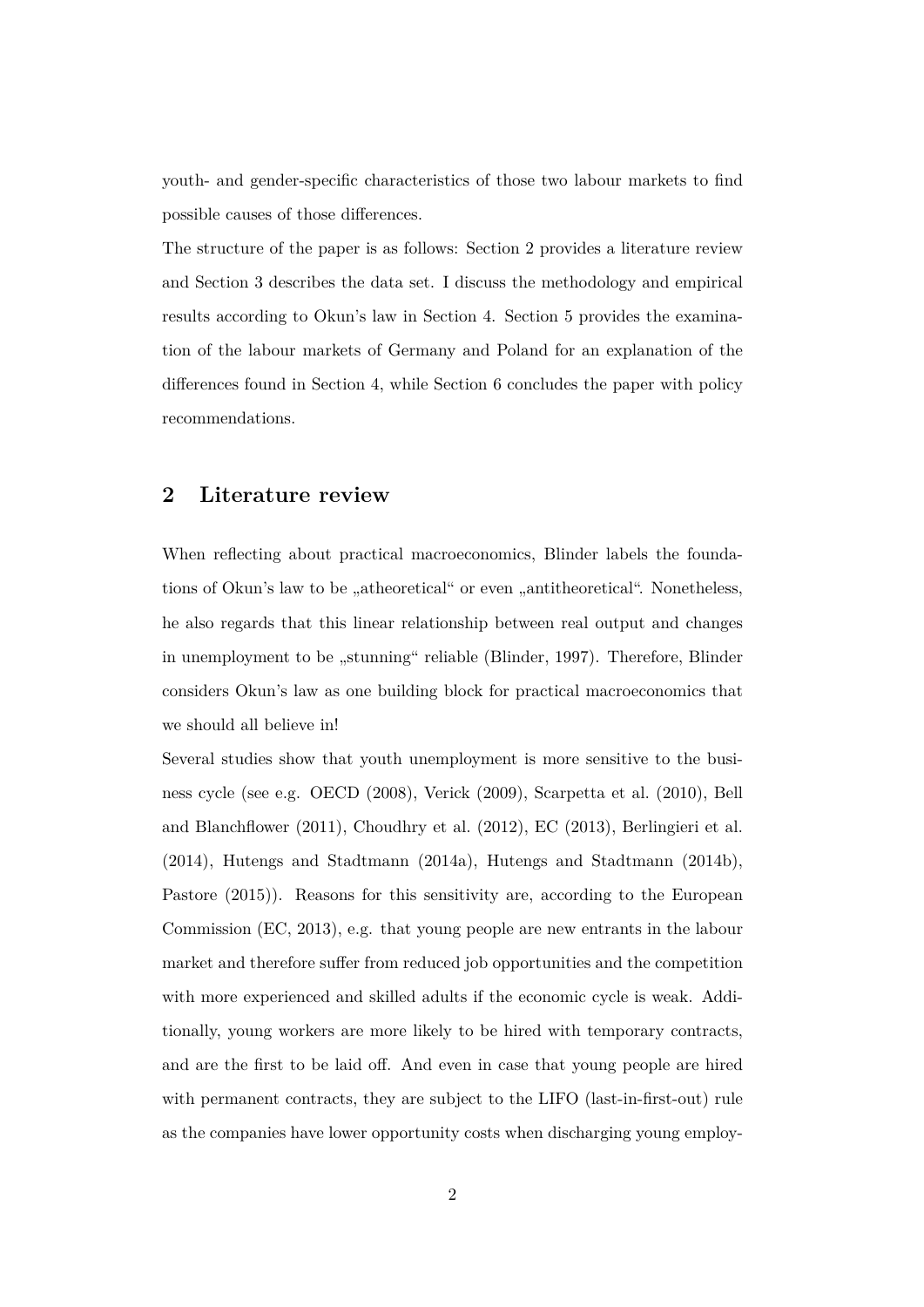ees (EC, 2013).

Studies, such as Wall (2009), Albanesi and Sahin (2013), Hutengs and Stadtmann (2014a) as well as Brincikova and Darmo (2015), present statistical evidence of gender differences in unemployment caused by the business cycle, especially higher sensitivity for men. This is explained by strong fluctuations in the industrial sector which is predominantly employing men (Hutengs and Stadtmann, 2014a). Therefore, I combine the results for youth and for genderspecific unemployment and examine the hypothesis that young male employees are more vulnerable to business cycle conditions.

## **3 Data set and descriptive statistics**

I use annual real GDP, measured in prices of the year 2010 and published in the Annual Macro-Economic Database (AMECO) of the European Commission (EC, 2015), as well as the annual unemployment rates for various age cohorts provided by the Organisation for Economic Co-operation and Development (OECD, 2015). The data set starts in 1992 (the first available entries for all countries and variables) and ends in 2014. The unemployment rate is based on International Labour Organisation (ILO) standards to ensure that the countries are comparable with each other.

Figure 1 highlights GDP growth in Germany, Poland and EU-15 from 1992 until 2014. Poland has positive GDP growth rates during the financial crisis, while Germany and EU-15 show a negative GDP growth in 2009. The following figures (Figure 2 for Germany, Figure 3 for Poland and Figure 4 for EU-15) present youth unemployment rates for the age cohort of the 15-to-24-years old for both sexes. The rates vary between the countries. In Germany, the unemployment rates for both sexes are low as well as declining after the crisis. Additionally, the rate for women is lower then the one for men for approximately the last 20 years. The opposite can be seen in Poland for the whole period. The rates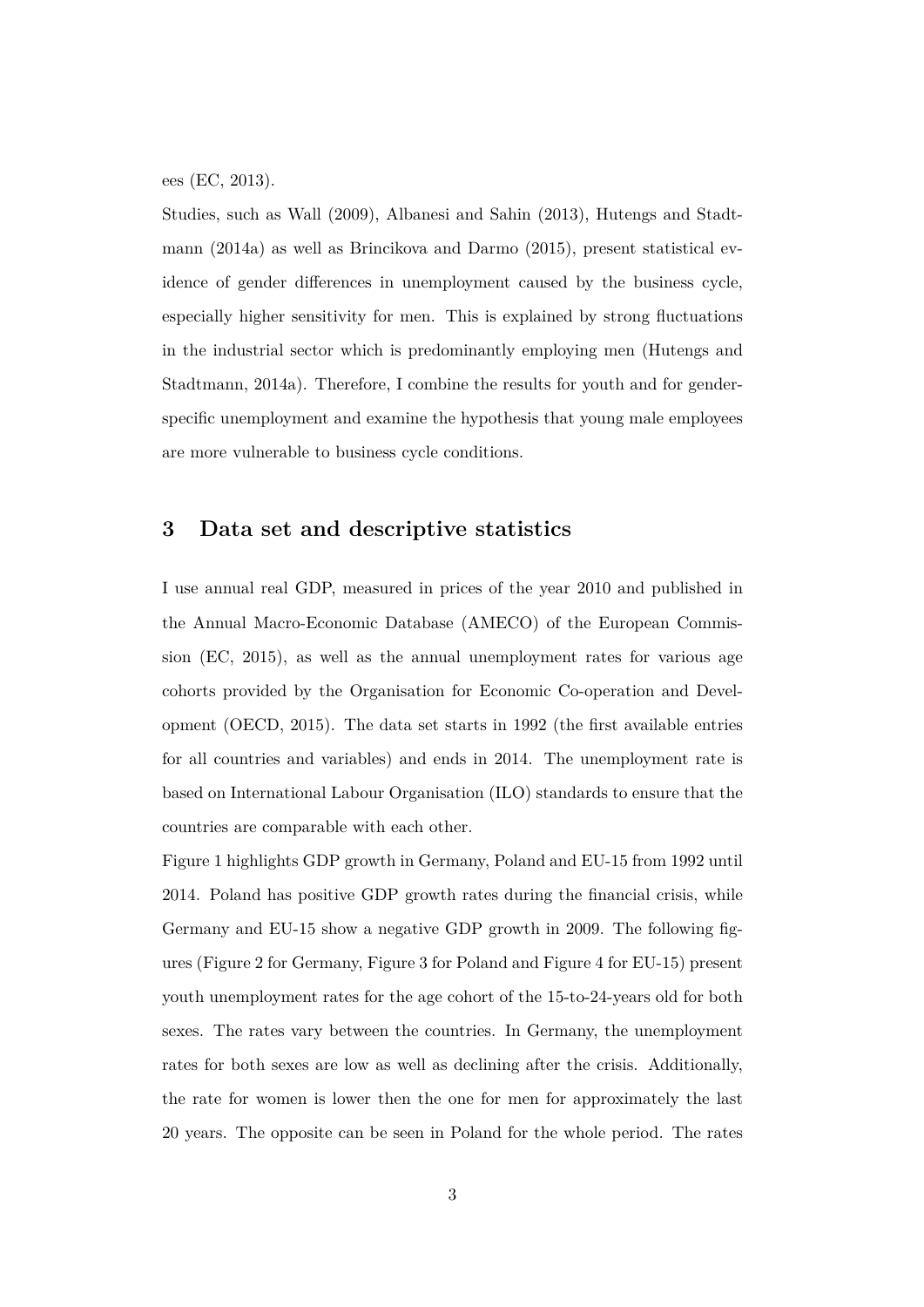were declining before the crisis, but after 2008 the rates rose again despite the fact that Poland had always positive GDP growth. Here, the rate for young women is always higher as the rate for young men. For EU-15 as aggregate the development starts with higher rates for women in the 1990s and after some periods with nearly identical rates in the early 2000s, the unemployment rates of women are lower then for men after 2008. Overall it had the expected increase in unemployment rates after the financial crisis. With these developments in GDP growth and youth unemployment rates in mind, I am examining in detail the relationship between changes in the unemployment rate of the various age cohorts and gender and the real GDP growth in the next section.

#### **4 Regression analysis**

#### **4.1 Methodology**

The regression is based on Okun's law, who examined the relationship between changes of the unemployment rate and the growth rate of the GDP. There are several versions of Okuns' law with the original ones suggested by Okun (1962), the so-called gap and difference version, and further derivations developed in the course of time, so-called dynamic versions (see e.g. Knotek, 2007). Here, the difference version will be used to analyse the sensitivity of the unemployment rate to changes in the growth rate of GDP. The regression is given by:

$$
\Delta u_t = \alpha + \beta \cdot GDPgrowth_t + \epsilon_t,\tag{1}
$$

where  $\Delta u_t$  is the change in the unemployment rate from period  $t-1$  to  $t$ ,  $GDP growth_t$  represents the GDP growth rate<sup>2</sup> and  $\epsilon_t$  is an error term. The parameter  $\beta$  is the so-called "Okun coefficient" and, according to Okun's law,

<sup>2</sup>The GDP growth rate has been calculated as a percentage change in GDP moving from  $GDP_{t-1}$  to  $GDP_t$ :  $GDP_{growth_t} = \left(\frac{GDP_t - GDP_{t-1}}{GDP_{t-1}}\right) \cdot 100$ .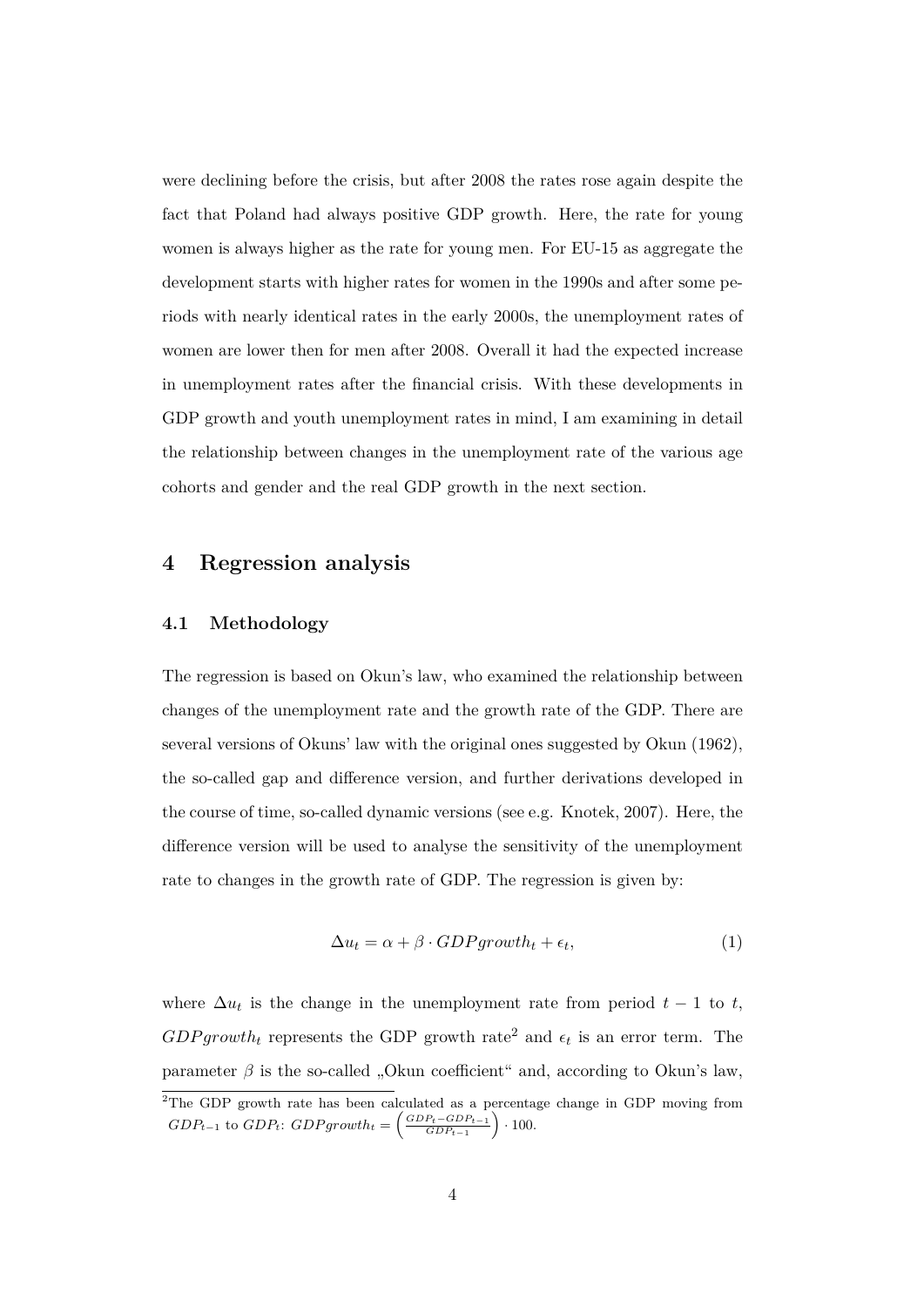the coefficient should be negative, i.e. positive GDP growth should lead to a decrease of the unemployment rate (Hutengs and Stadtmann, 2014b). I estimate equation (1) per country via Ordinary Least Squares (OLS) for each age cohort and gender.

The residuals of the regressions have been checked for heteroscedasticity and serial correlation which was discovered in some country and gender regressions (see test results given in the result tables). As autocorrelation could eventuate in inefficient estimates with biased standard errors and therefore misleading results, I fitted the model with Newey-West standard errors.

Additionally, the equality of coefficients between age cohorts has been tested with an interaction term using the following equation:

$$
\Delta u_t = \alpha + \delta \cdot d_a + \beta \cdot GDPgrowth_t + \gamma \cdot (GDPgrowth_t \cdot d_a) + \epsilon_t, \quad (2)
$$

where *d<sup>a</sup>* symbolizes a dummy variable representing the different age cohorts, coded as 0 and 1, and the other variables are defined as presented above. The parameter  $\gamma$  gives the difference in the coefficients between the reference agecohort and the comparison age-cohort. This is used for testing whether the slopes ( $\beta$ 's) are the same. If the estimated effect size ( $\hat{\gamma}$ ) is zero, the difference between the age cohorts is not statistically different. I estimate equation (2) per country via OLS for males and females separately.

#### **4.2 Results**

The results are presented in Tables 1, 3 and 5 for men and women per country. Overall, the Okun coefficients are negative across all countries and gender as well as all age cohorts. Thus, the expected negative relationship between changes in the unemployment rate and the real GDP growth can be confirmed. The strength of the effect differs between all countries and the aggregate EU-15. The highest Okun coefficients in absolute terms are estimated for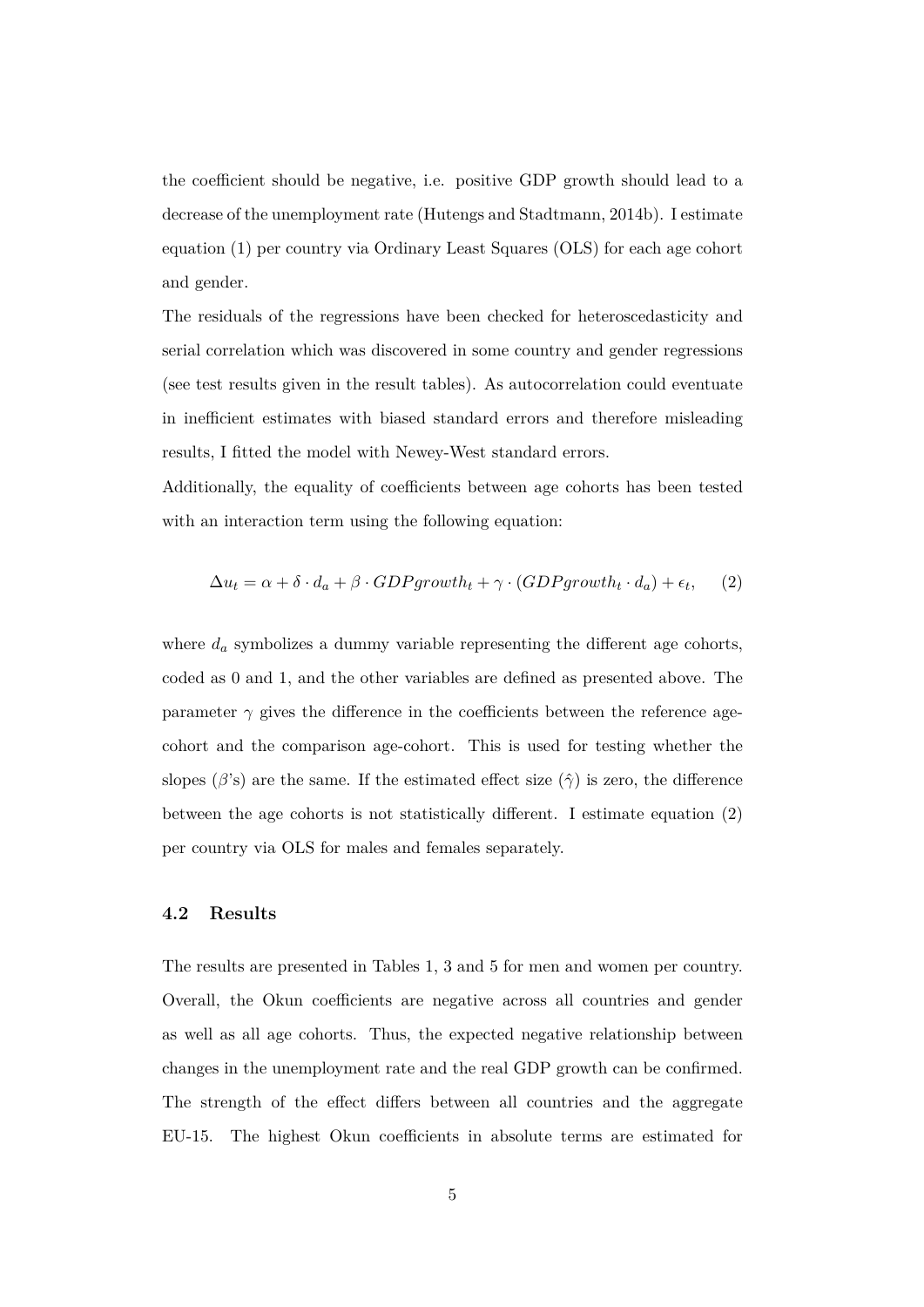the age cohort of the 15-to-24-years old. This indicates that youth is more sensitive to business cycle conditions than adults, especially in comparison to the age cohort of the 55-to-64-years old.

There are differences between the countries. In Poland, Okun coefficients in absolute values are larger than in Germany, so the Polish youth unemployment rates fluctuate more than the German youth unemployment rates. This is valid for both sexes.

The male coefficients in absolute values are higher than their female counterparts. This holds for all countries and age cohorts, except for Poland for the cohorts of the 35-to-44-years and 45-to-54-years old. Within these age cohorts, women have higher coefficients in absolute values than men.

The female coefficients are not significant for the age cohorts in Germany. In Poland, the coefficients are significant for all age cohorts, except for the oldest one, while in the EU-15 they are significant for all age cohorts. The male coefficients are significant for Poland and EU-15 for all and for Germany for the first four age cohorts. This points to the fact that the hypothesis, that young men are more sensitive to the business cycle, is correct.

In Poland, the strongest increase in the male Okun coefficient is observed from the 15-to-24-years cohort to the 25-to-34-years cohort, while in Germany the differences are not that distinct. In Germany, the strongest increase for men is observed between the 25-to-34-years cohort and the 35-to-44-years cohort. The strongest increase in the female Okun coefficient is observed from the 15-to-24-years cohort to the 25-to-34-years cohort for Poland and EU-15. For German women, the highest increase in absolute values is observed between the 45-to-54-years cohort to the 55-to-64-years cohort.

In addition, the equality of coefficients for each country between age cohorts has been tested with an interaction term using equation (2) which gives the difference in the coefficients between the reference age-cohort and the comparison age-cohort. The results are presented in Tables 2, 4 and 6 as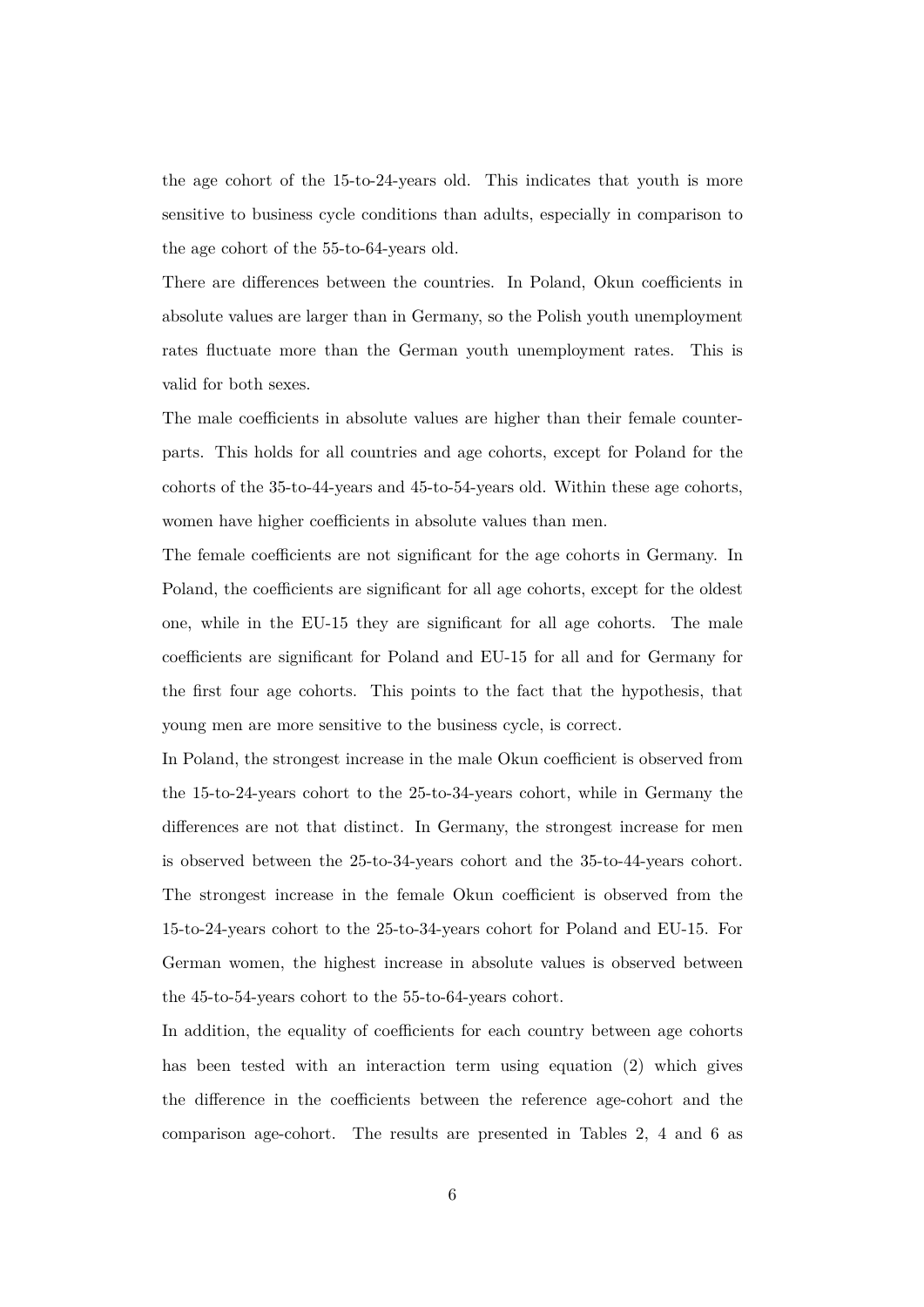p-values for the test of the null hypothesis that the coefficients are equal. For EU-15, it is confirmed that the male coefficient for the youngest cohort differs significantly from all older age cohorts. For Poland, this is valid only for the difference between the youngest and the oldest age cohorts for men. For women, only for the EU-15 the coefficients for the youngest cohort are different from the three oldest age cohorts. And for Germany, the differences between the age cohorts are not statistically significant for both sexes.

The results show that business cycle effects are not explaining all differences between the countries and sexes in the level of youth unemployment. Therefore, in the next section I examine the labour markets of Poland and Germany regarding youth- and gender-specific characteristics to answer the question regarding the underlying causes for the differences between young women and men in those countries.

### **5 Labour Markets in Detail**

There are different aspects in the labour market that may affect youth employment and explain the differences between the age cohorts and sexes as found in section 4. Besides institutional variables such as labour taxes, unemployment benefits, unionization and collective bargaining which are affecting overall unemployment, some specific variables are important for youth unemployment. Those include e.g. Employment Protection Legislation (EPL) according to Berlingieri et al. (2014) or the minimum wage and the share of temporary contracts according to Brada et al. (2014). In addition, a differential between male and female labour force participation and the proportion of women in manufacturing and service sectors (among other things such as the level of mandatory family benefits or the extensiveness of equal employment opportunity laws) could explain differences between gender according to Queneau and Sen (2009).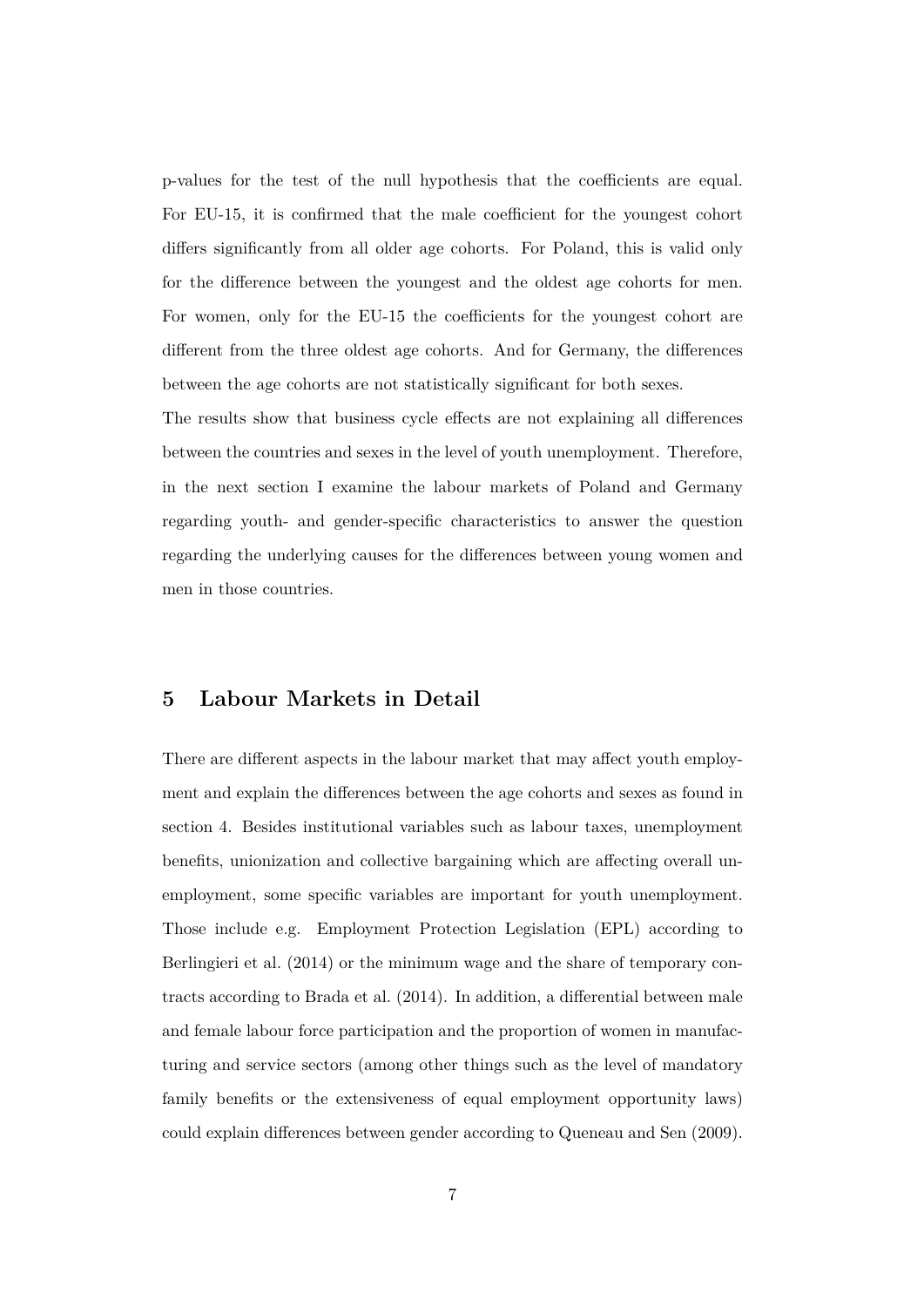Here, I focus on the analysis why young men are more vulnerable to the business cycle than young women and discuss the following issues in detail in the next subsections:

- labour market participation plus youth Not in Employment, Education or Training (so-called NEETs),
- the duality of the labour market,
- the segregation of the market regarding sectors and the share of men in sectors (industry, service and selected sectors),
- as well as migration vs. immigration.

#### **5.1 Labour market participation plus NEETs**

The labour force participation rate of young persons should decrease, as difficulties in finding work force some young persons to stay in school, to re-enter school and/or university, to start an apprenticeship, etc. Young people in education are not counted for the unemployment rate and the labour force, so youth unemployment rate should decline as well. As shown in Figure 5 for Germany and Figure 6 for Poland, the labour force participation rate of youth (age cohort 15-24) is only slightly decreasing and almost constant. As expected (see e.g. Signorelli et al., 2012), on overall women have lower participation rates than men in both countries, but the level in Poland is for both sexes lower than in Germany.

Changes in the unemployment rate can stem from an exchange between unemployed and employed (i.e. within labour force), but they can also be caused by an exchange with an inactive group (outside the labour force) according to Dietrich (2012). The labour force participation rates do not include those young people that are outside of the labour force. This group is called the "youth left behind" and can be defined by the number of people who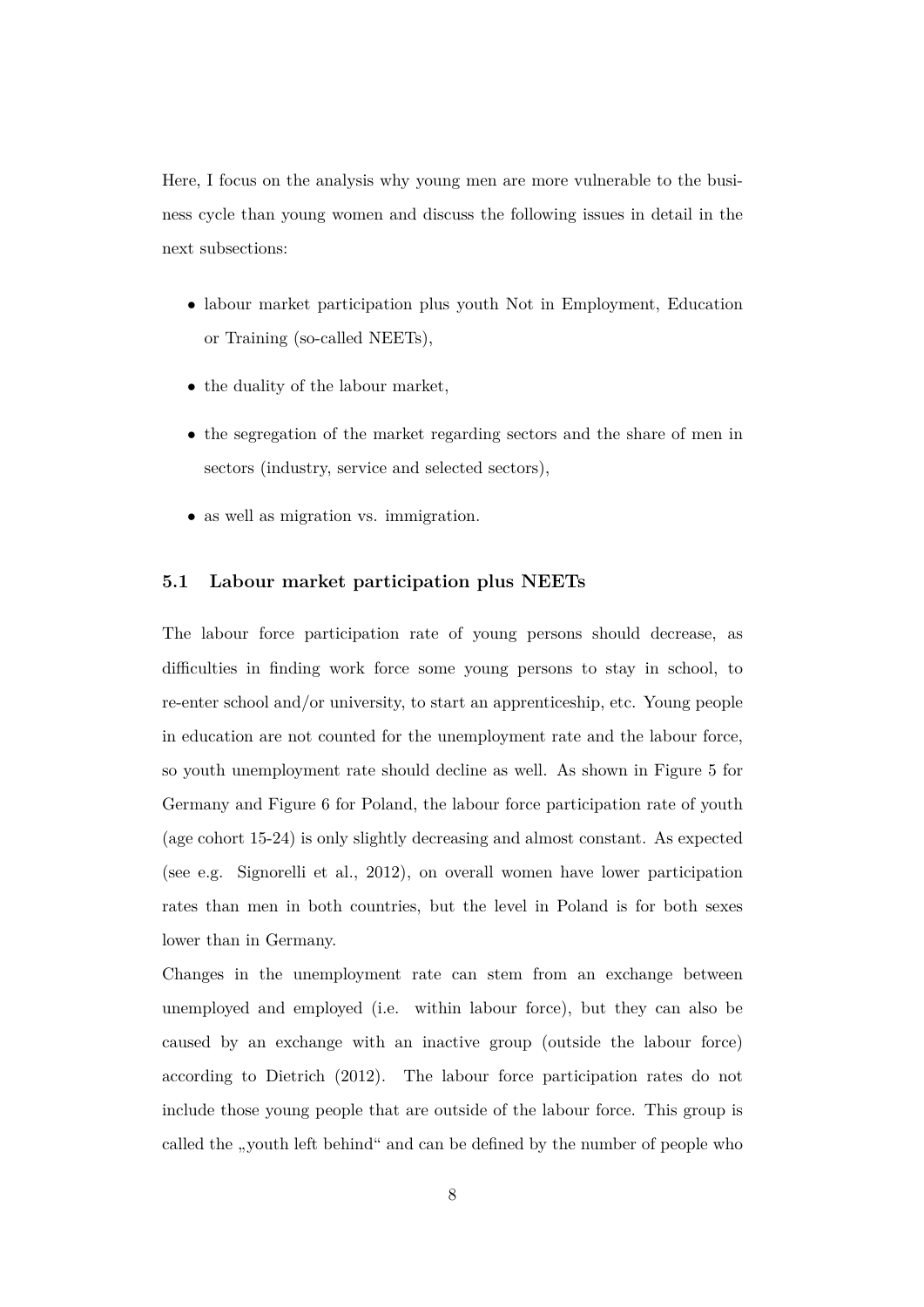are neither employed nor in education or training, so-called NEETs (Scarpetta et al., 2010). Figure 7 reports the share of this group for Germany and Figure 8 for Poland. The data is an indicator provided from the International Labour Organization (ILO, 2016), but only for the time period 2003 (Germany) or 2004 (Poland) until 2014. For Germany, the share is decreasing for both sexes, but the male rates are lower than the rates for women. For Poland, after a trough in 2008 both rates are rising, trending toward convergence in 2014. Overall the rates in Poland are higher than in Germany, e.g. the male rates or in Poland are nearly the double than the male rates in Germany.

#### **5.2 Duality of the labour market**

According to IMF, 2010, in economies with a relatively higher share of workers on temporary contracts, unemployment should be more responsive to changes in output, because workers with temporary contracts have less employment protection relative to those with regular (open-ended) contracts. And also Scarpetta et al. (2010) suggest that the dominant related factor for the higher business-cycle sensitivity of youth is their high presence among those holding temporary jobs. With data from Eurostat (2016a), the incidence of temporary employment for youth (age cohort 15-24) for both sexes are presented for Germany in Figure 9 and for Poland in Figure 10. In Germany, the share of men is higher then that of women with a temporary contract. This could explain their higher sensitivity, even when temporary contracts are mainly apprenticeship contracts (Scarpetta et al., 2010). In Poland, women have a higher share of temporary contracts than men, but the level for both sexes are higher in Poland than in Germany. Here, the overall higher level could explain the overall higher sensitivity of Polish youth, but not for Polish young men in comparison to Polish young women.

According to ILO (2012), time-related underemployment such as involuntary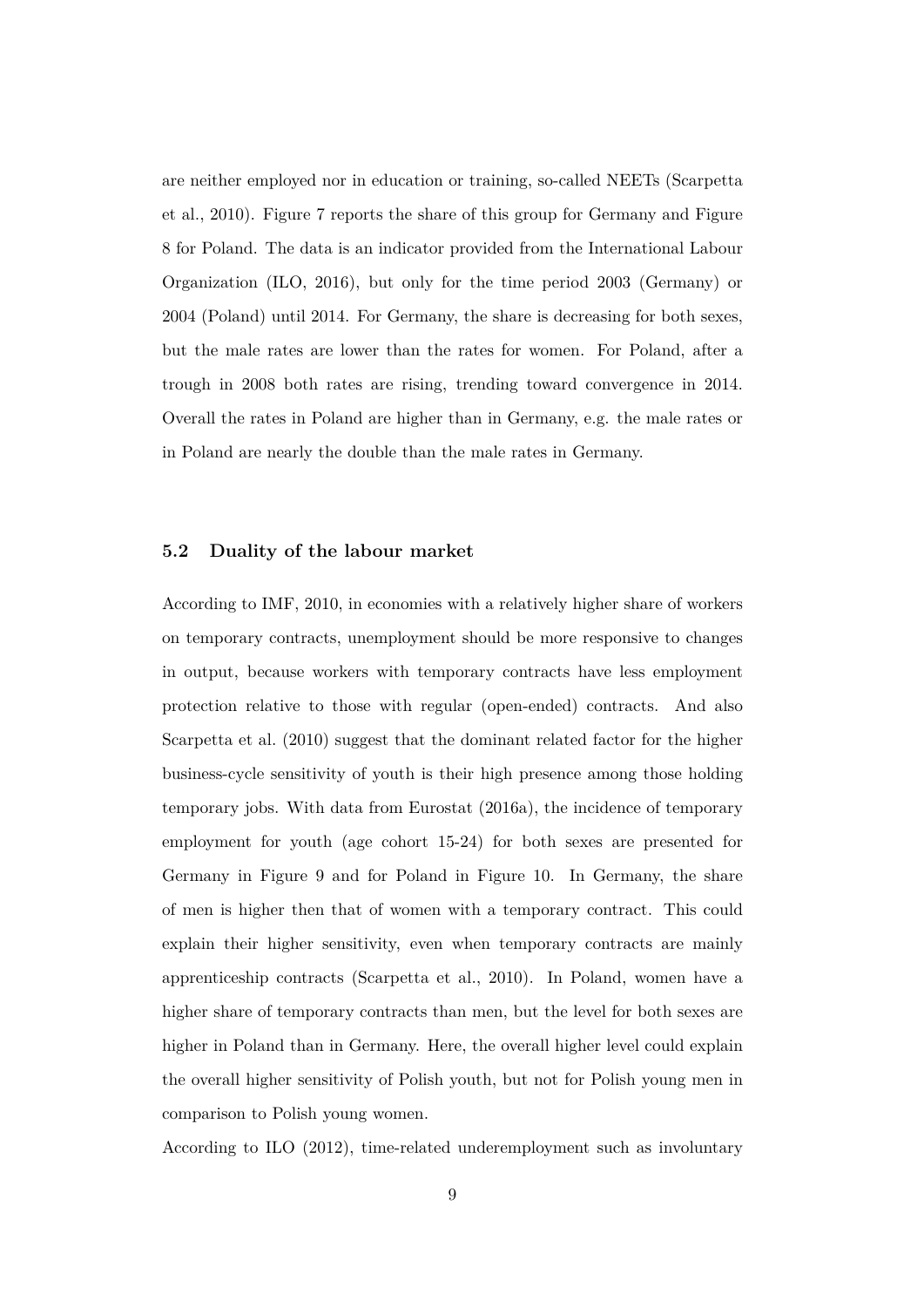part-time work should be considered as well. It could be that many people, and in particular men, are pushed into unemployment, while in contrast women increase their share of involuntary part-time. As presented in Figures 11 and 12 with data from Eurostat (2016a), the share of part-time employment as percentage of total employment for youth has increased in Germany, while in Poland the share is quite stable for men and slightly increasing for women in the last years. For both countries, young women have a higher share than young men. Figures 13 and 14 report involuntary part-time employment as percentage of total part-time employment for both countries for youth. The reason why people work involuntarily part-time is that they ...could not find a full-time job" (Eurostat, 2016a). In Germany, since 2005 (for men), respectively 2006 (for women), the share of young people working involuntarily part-time decreases, while the share of young people working part-time increases. Another reason for working part-time, i.e. because they are "in education or training", could explain this development. Whereas in Poland, the share of young people working involuntarily part-time increases after 2008, while the share of young people working part-time is quite stable for men and slightly increasing for women. This implies that in Germany young women are quite voluntarily working part-time, while in Poland, they might increase their share of part-time work instead of being unemployed.

Additionally, so-called Civil Code contracts exist in Poland, which add to the labour market duality (Polakowski, 2012). Contracts in this category are not subject to regulations regarding minimum wage, working time, holidays, overtime remuneration and include reduced social protection rights (e.g. sickness, maternity or unemployment are not compulsorily covered). According to OECD (2014b), approximately 7% of total employment and over 50% of workers between 18 and 32 are employed under such a Civil Code contract.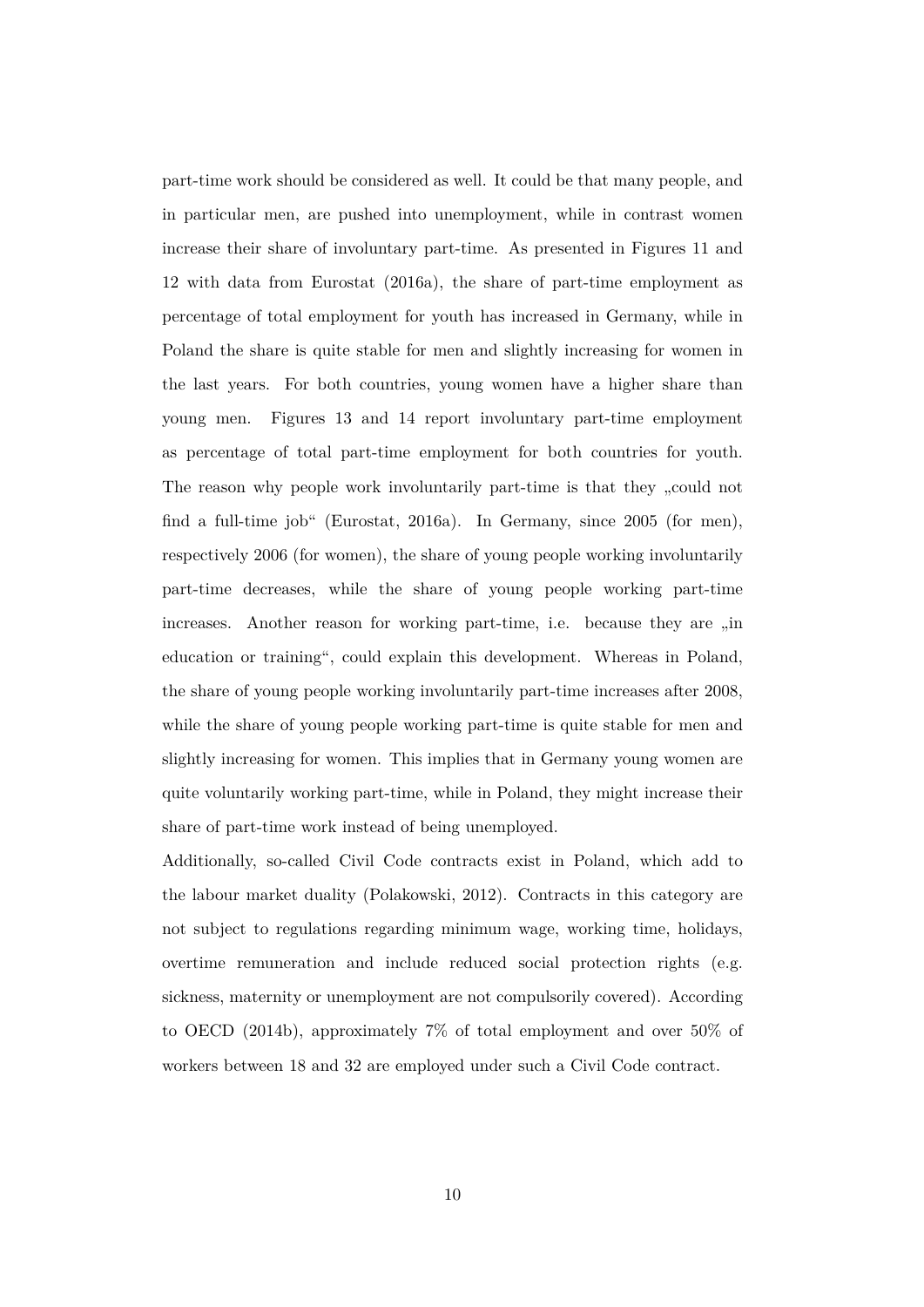#### **5.3 Sectoral labour market segregation**

According to Hutengs and Stadtmann (2014a) as well as Albanesi and Sahin (2013), a substantial part of cyclical differences between male and female unemployment rates can be explained by industry distribution of men and women. Scarpetta et al. (2010) explain the higher business-cycle sensitivity of youth with their high concentration in certain cyclically-sensitive sectors such as construction. With data from Eurostat (2015), the developments in employment between the second quarter of 2008 (period from the official onset of the last recession) and the fourth quarter of 2014 (until the latest data point used at the time of writing) are presented in Table 7 for industry and service as well es in Table 8 for selected sectors.

Table 7 lists the overall composition of the countries regarding industry and service for the age cohort of the 15-to-64-years old (overall), for the age cohort of the 15-to-24-years old for both sexes and for men in the age cohort of the 15-to-24-years old as the most affected. Overall and in all countries, industry shows a decline in employment, while service shows an increase between 2008Q2 and 2014Q4. Overall the main share of employment is in the service sector and this is valid for both countries.

For the age cohort of the 15-to-24-years old for both sexes, industry in Germany shows not the expected minus sign for the change of employment, while in Poland the change is higher than for the overall employment. But service shows a loss in Germany and Poland in contrast to the overall employment. The shares, except for industry in Poland, are quite similar to the ones for overall employment.

While the changes for men in the age cohort of the 15-to-24-years old are showing the same signs as for the overall age cohort of the 15-to-24-years old, the shares differ. Industry is having a higher share in both countries and might therefore explain the higher sensitivity of young men.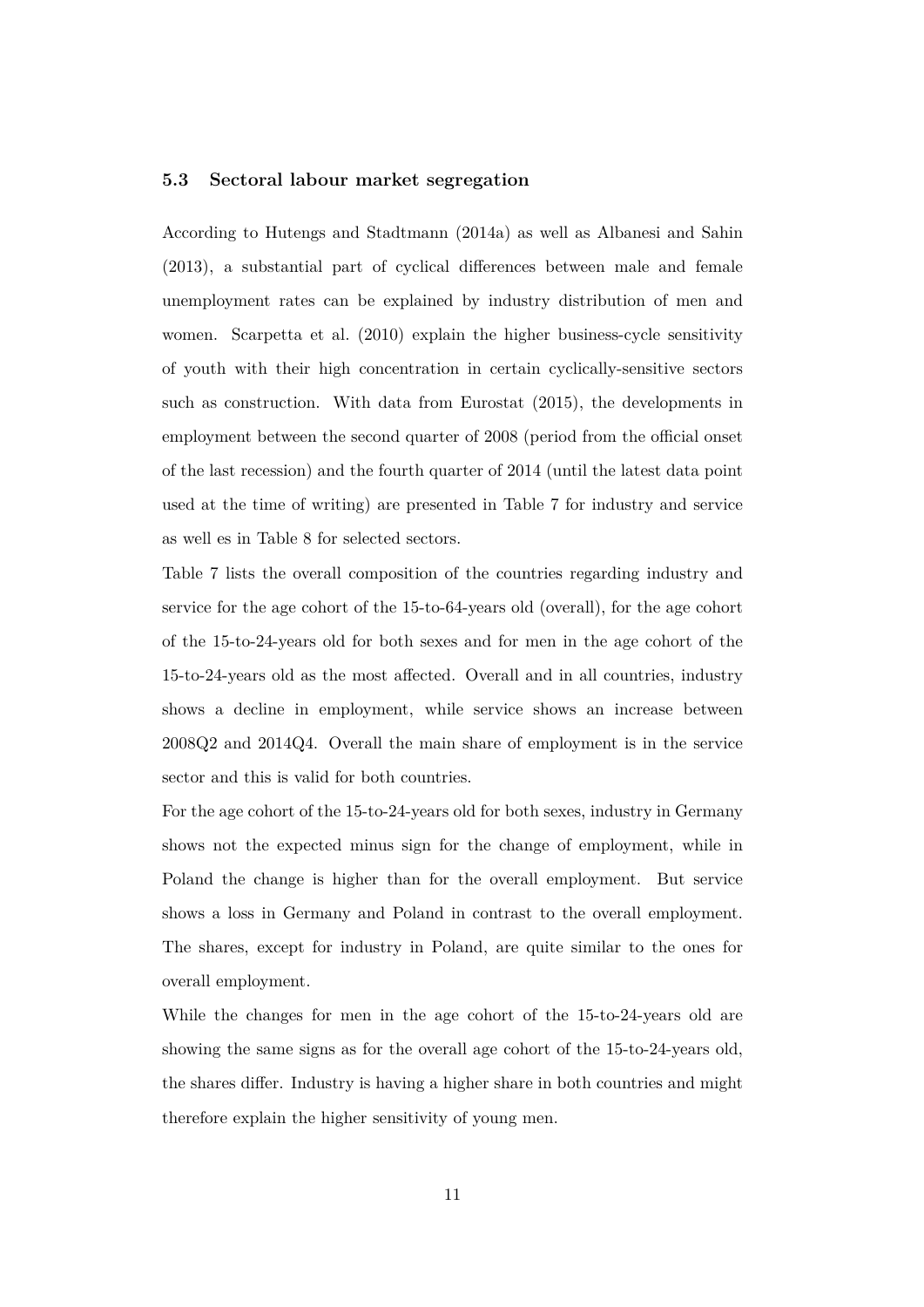Table 8 presents employment changes overall (including men and women of the selected age cohort) and the share of men in selected sectors for the overall age cohort of the 15-to-64-years old and the age cohort of the 15-to-24-years old. Two sectors with an overall high share of men (manufacturing and construction), two sectors with an overall high share of women (education and human health) and one sector with overall an almost equal share of men and women (wholesale/retail trade) have been selected following Hutengs and Stadtmann (2014a) as well as Leschke and Jepsen (2011). In addition, those five sectors together account for 55% up to 60% of overall employment in both countries.

For the age cohort of the 15-to-64-years old, the manufacturing sector shows a loss of employment between 2008Q2 and 2014Q4, while all other sectors show a positive sign in Germany. In Poland, the sectors manufacturing and construction show the expected minus sign, while all other sectors have positive growth. The shares of men on total employment show the beforehand explained rates.

For the age cohort of the 15-to-24-years old, the extent of the changes in the sectors manufacturing and construction are higher than overall. In Poland, there are now negative signs also in front of the changes of other sectors, i.e. wholesale, education and human health. In Germany, the three remaining sectors show lower changes for this age cohort, even negative for the sector education. The shares of men in the sectors is only slightly different. In manufacturing, young men have now higher shares in Poland, but not in Germany. In construction, higher shares can be found in Germany, but not Poland. In wholesale and human health, the shares are lower for all, while in education the shares for young men are higher than overall. Unfortunately, the values are not available for Poland for education and human health. However, young people have higher losses in the sectors, in Poland for example in all selected sectors. All in all, this confirms the higher sensitivity of young people,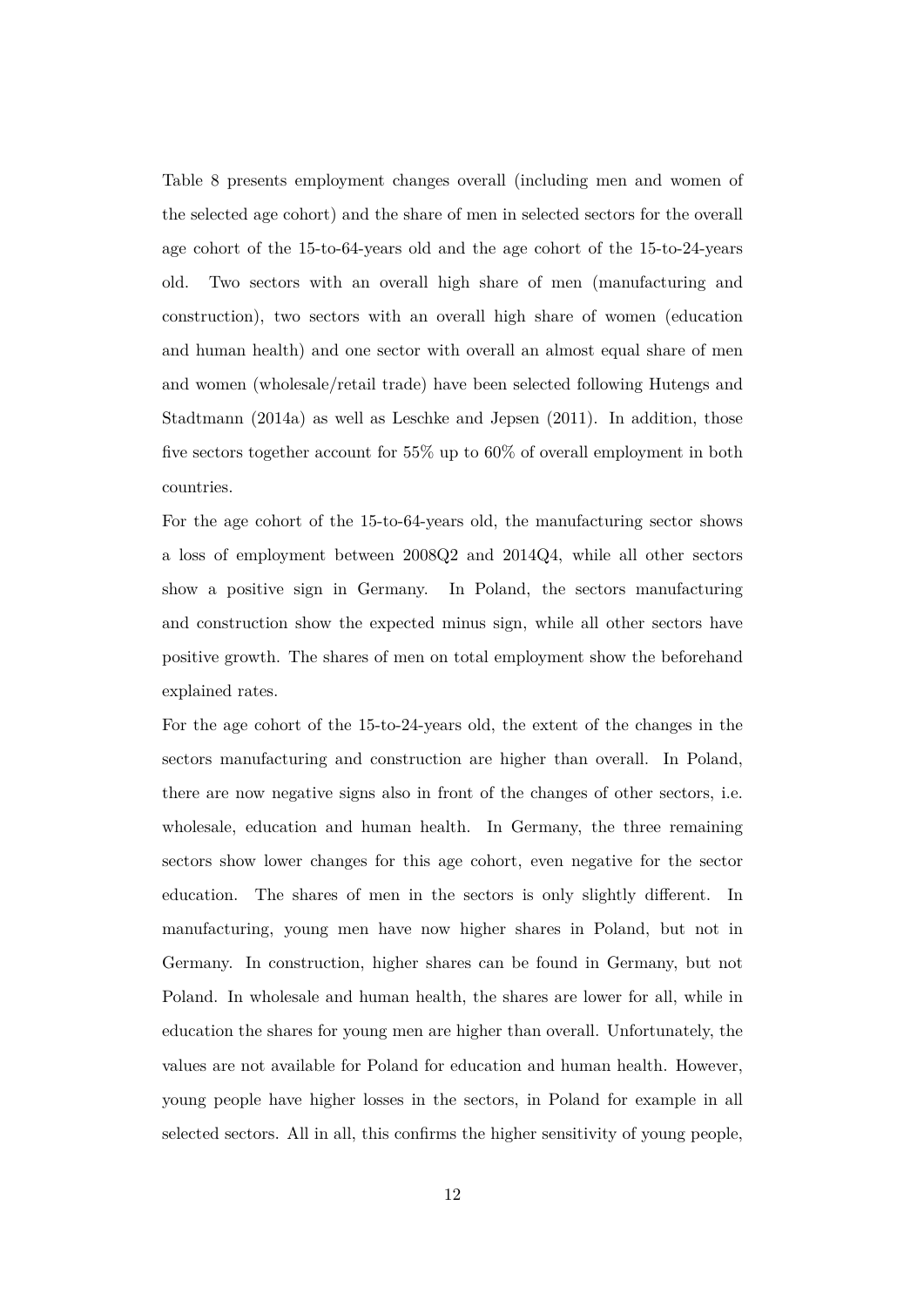especially young men due to their high concentration in cyclically-sensitive industries such as construction.

#### **5.4 Migration vs. Immigration**

Youth unemployment can also be seen as a push factor for migration (Kaczmarczyk et al., 2014). I.e. young people have poor or no job offer at home and are leaving the country to work abroad. But as bad economic conditions exist in the destination countries as well, young people might stay instead of leaving or are coming back increasing the unemployment rate. Or, people are immigrating as the economic conditions are worse in other countries. With data regarding migration and immigration from Eurostat (Eurostat, 2016b), the share of youth on total emigration and immigration (and level) as well as the share of men for youth and total as well as the share of young emigrants on population is presented in Table 9.<sup>3</sup> According to Kaczmarczyk et al. (2014), Polish migrants are almost equally distributed with respect to gender. This is valid for overall emigration in Poland, but not for youth (age cohort 15-24). Here, men have a higher share on emigration and immigration, while for Germany youth has a lower share of men than overall. The level as well as the share of Polish and Germany emigrants (age cohort 15-24) is the same, while the share of the population is different between the countries, but small. Regarding immigration the level and the share of youth is high for Germany, but small for Poland. Germany has high immigration, while Poland has higher emigration which confirms the image of both countries. This result is not confirming the hypothesis about the unemployment rates of youth in both countries as well as not explaining the higher sensitivity of young men.

Unfortunately, "immigration" only denotes the action by which a person estab-

<sup>&</sup>lt;sup>3</sup>Data is presented for 2013, but the numbers are not that distinctive for the four years before. Unfortunately there is no comparable data available for the years before 2009 as there was a break in the collection (Eurostat, 2016b).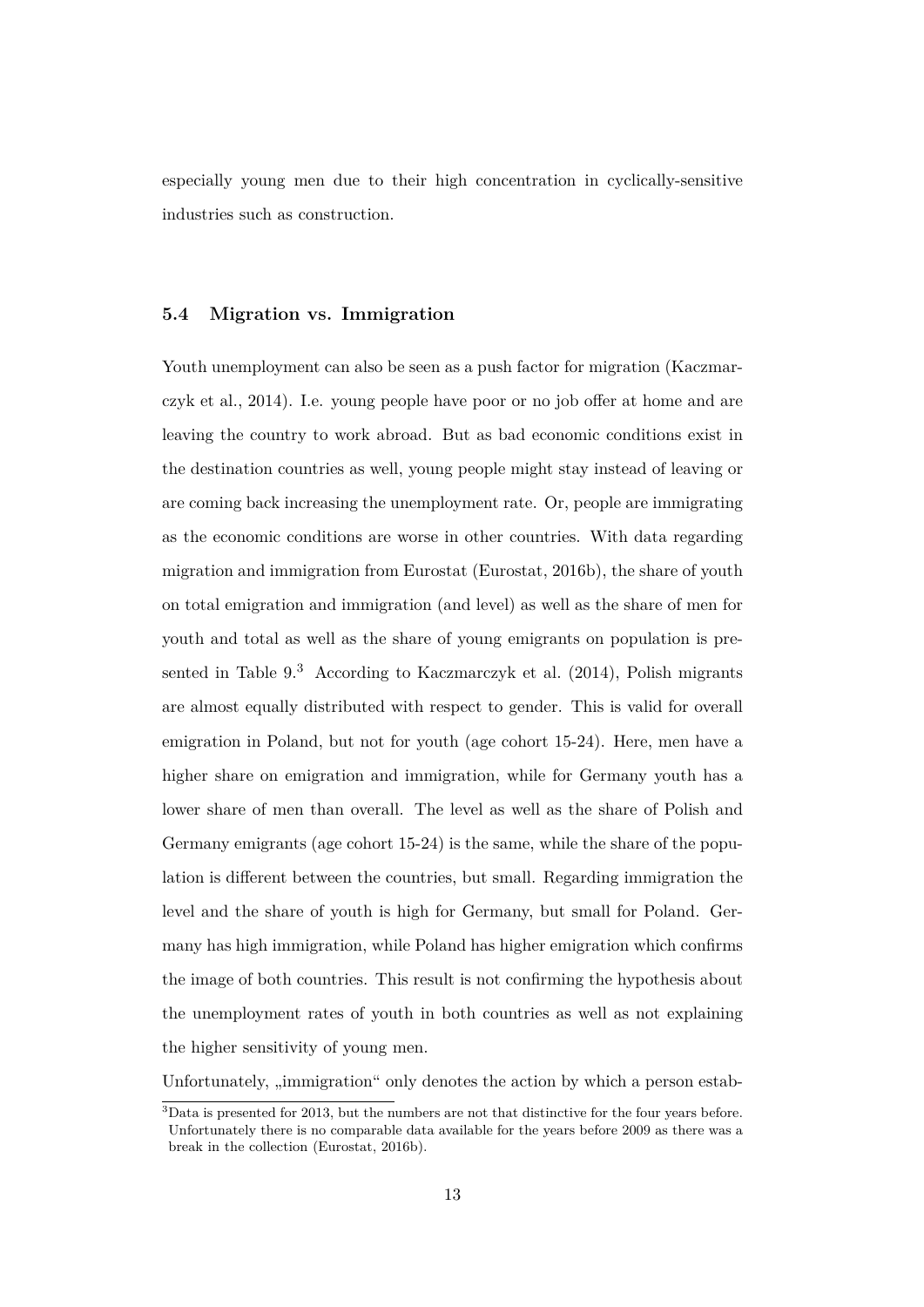lishes his or her usual residence in one state for a period of at least 12 months (assumed), having previously been usually resident in another country (Eurostat, 2016b). There is no distinction between foreigners and nationals returning to the country which would show if there are e.g. returning Polish citizens. So, there is no evidence for the hypothesis that due to returning young Polish people unemployment rates are increasing in Poland.

## **6 Conclusions and policy implications**

In this paper I examined the development of the gender-specific youth unemployment rate in Germany and Poland, using the estimates of age-cohort and gender-specific Okun coefficients. The main empirical results can be summarized as follows:

- 1. Germany: The Okun coefficient for young men (age cohort 15-24 as well as age cohort 25-34) is larger than for other age cohorts as well as for women in absolute value, so young men are more sensitive to the business cycle as expected, but the differences between the age cohorts for both sexes are small and not statistically significant.
- 2. Poland: The Okun coefficient for young men is larger than for other age cohorts as well as for women in absolute value, so young men are more exposed to fluctuations as expected. The differences between the age cohorts, especially between 15-to-24-years old and the subsequent age cohort of the 25-to-34-years old, as well as sex, are large. Statistically significant are only the differences between the coefficients for young (15- 24) and old men (55-64).
- 3. The Okun coefficients are higher in absolute values for men than for women, except for the age cohort of the 35-to-44-years and the 45-to-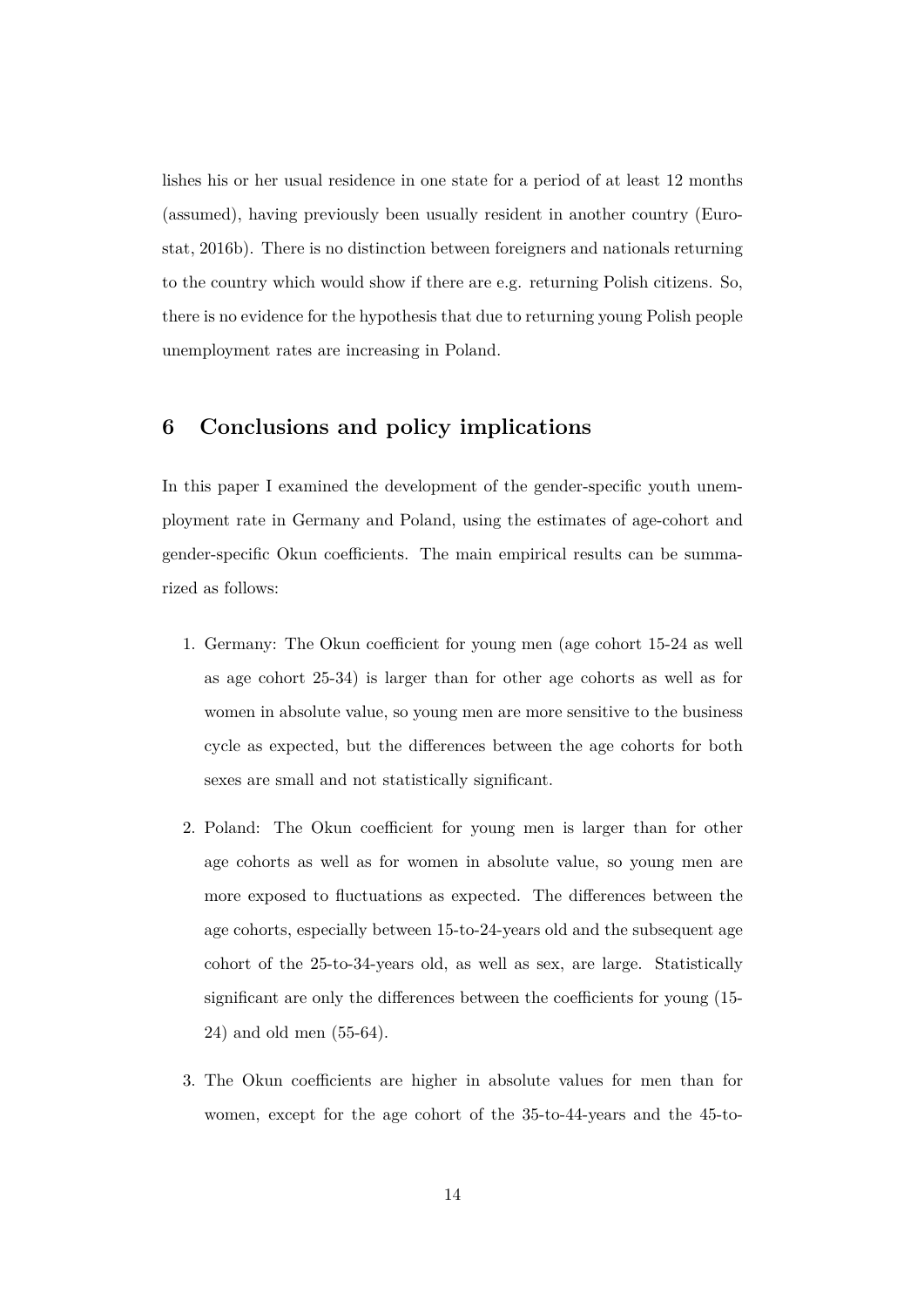54-years old, where Polish women are more sensitive to business cycle conditions than Polish men.

As possible explanation for these empirical results, I looked into the labour markets of both countries in detail. The results for labour market participation show that in both countries young men have higher labour market participation rates than young women, but decreasing levels for all. According to Dietrich (2012), a change in youth labour market participation points to the fact that a change in the youth unemployment rate captures only part of the dynamic caused by the business cycle and should therefore be investigated in detail in future research.

The rising number of NEETs in Poland is a reason of concern which should be dealt with. E.g. Scarpetta et al. (2010) propose a better cooperation between public employment services and the education system to get hold of young people as soon as there is a risk of disengagement, plus an early job-search guidance to school-leavers and a "learn/train-first" approach to maintain youth connected to the labour market.

In Poland, young women have a higher share on temporary contracts as young men. But their higher share in part-time employment, especially in involuntary part-time employment, could indicate that young Polish women are rather increasing their share of part-time work instead of being unemployed. Overall, the higher level of temporary contracts in Poland than in Germany could explain the overall higher sensitivity of Polish youth. Scarpetta et al. (2010) propose to change the employment protection, so that a smooth transition from temporary to more stable and rewarding jobs is possible which could reduce the labour-market duality and the sensitivity of youth to business cycles. OECD (2009), too, suggests to diminish the gap in employment protection between the various contracts in Poland and OECD (2014a) proposes to reduce the differences in employment protection between permanent and temporary contracts in Germany.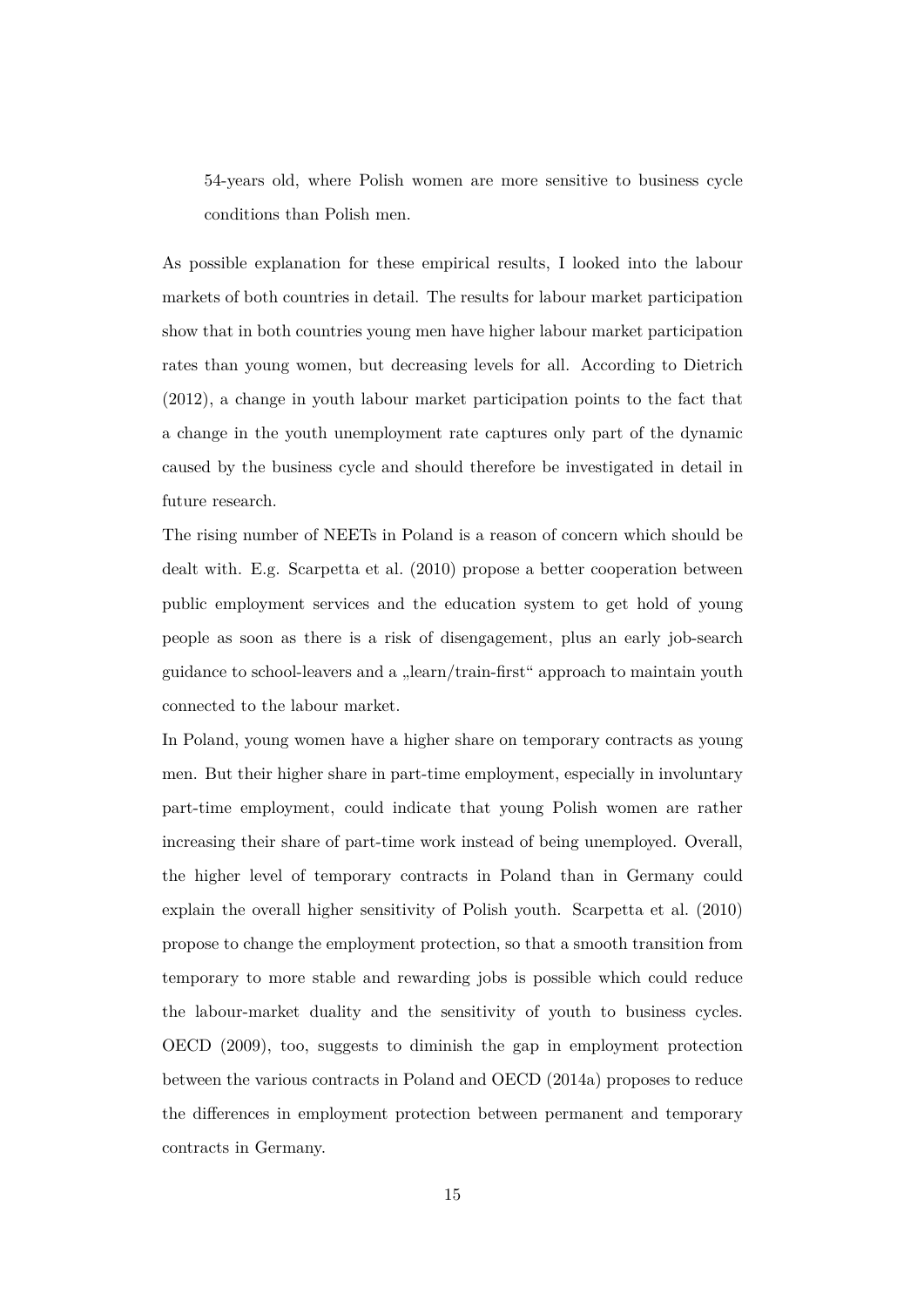The share of young men in industry, especially in the sectors construction and manufacturing, in both countries might explain their higher sensitivity as already found by Scarpetta et al. (2010). Furthermore, I examined migration vs. immigration and could not find a satisfying explanation for the empirical results.

Overall, GDP growth should be considered in any policy recommendation, because youth unemployment is more sensitive to business fluctuations for both sexes. And without economic growth no youth policy can ever be effective (Pastore, 2015).

## **Acknowledgement**

The research underlying this paper was supported by the Deutsch-Polnische Wissenschaftsstiftung. A preliminary version of this paper was presented at the "6th Ifo Dresden Workshop on Labor Economics and Social Policy" at the Ifo Institute Dresden Branch, March 10-11, 2016, and I am grateful for comments by the workshop participants.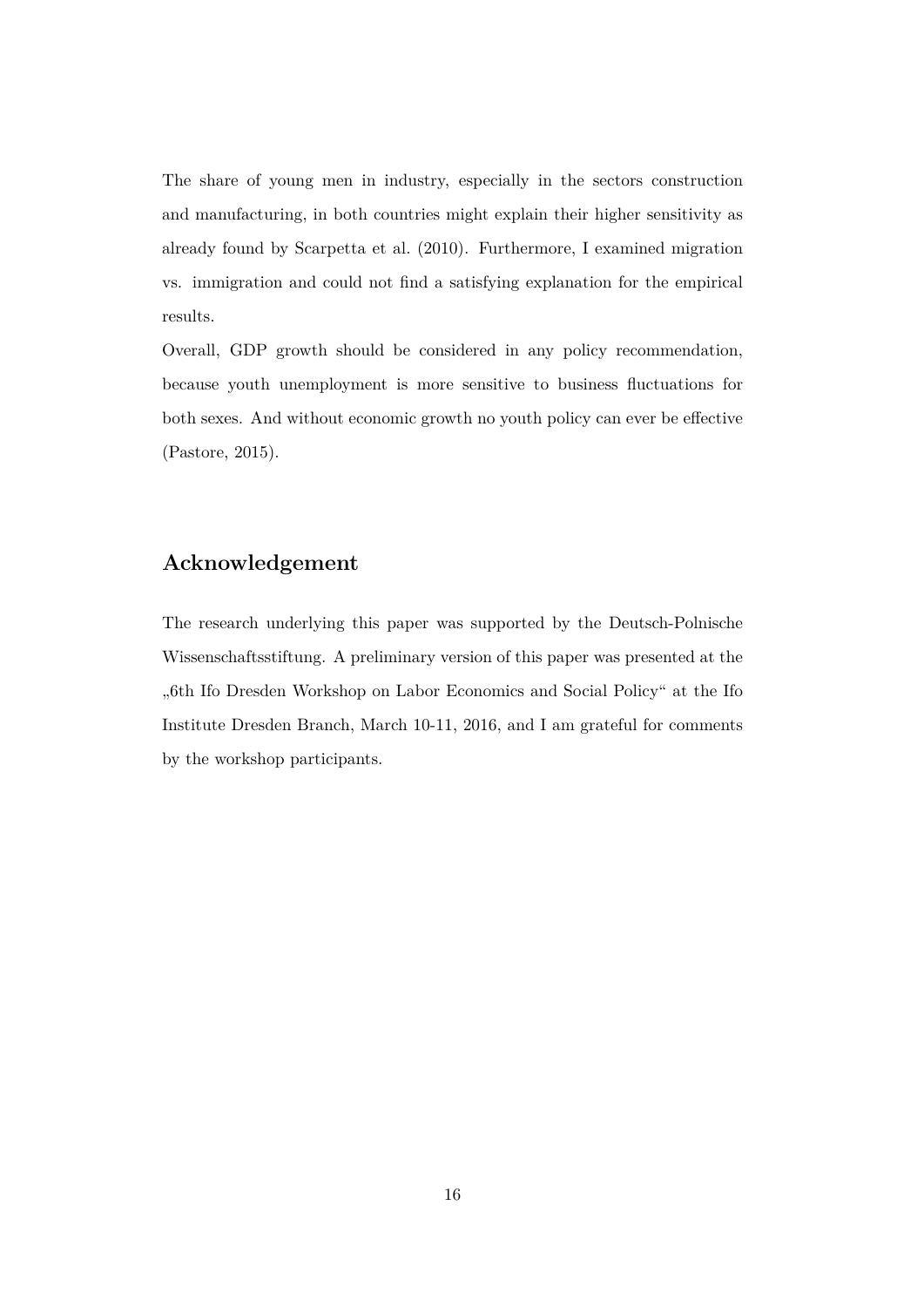## **References**

- Albanesi, S. and Sahin, A. (2013), The Gender Unemployment Gap, *Federal Reserve Bank of New York Staff Reports*, 613.
- Bell, D. and Blanchflower, D. (2011), Young People and the Great Recession, *Oxford Review of Economic Policy*, 27 (2), pp. 241–267.
- Berlingieri, F., Bonin, H., and Sprietsma, M. (2014), Youth Unemployment in Europe - Appraisal and Policy Options, *Centre for European Economic Research / Zentrum für Europäische Wirtschaftsforschung GmbH (ZEW)*.
- Blinder, A. (1997), Is There a Core of Practical Macroeconomics That We Should All Believe?, *The American Economic Review*, 87, pp. 240–243.
- Brada, J.C., Marelli, E., and Signorelli, M. (2014), Young People and the Labor Market: Key Determinants and New Evidence, *Comparative Economic Studies*, 56, pp. 556–566.
- Brincikova, Z. and Darmo, L. (2015), The Impact of Economic Growth on Gender Specific Unemployment in the EU, *Scientific Annals of the "Alexandru Ioan Cuza" University of Iasi Economic Sciences*, 62 (3), pp. 383–390.
- Choudhry, M.T., Marelli, E., and Signorelli, M. (2012), Youth unemployment rate and impact of financial crises, *International Journal of Manpower*, 33(1), pp. 76 – 95.
- Dietrich, H. (2012), Youth Unemployment in Europe Theoretical Considerations and Empirical Findings, *Friedrich Ebert-Stiftung International Policy Analysis*, manuscript available at: http://library.fes.de/pdffiles/id/ipa/09227.pdf.
- EC (2013), Labour Market Developments in Europe, European Commission, *European Economy*, 6.
- EC (2015), *Domestic products statistics*, European Commission, available at: http://ec.europa.eu/economy\_finance/ameco/user; last access on: 2015/08/03.
- Eurostat (2015), *Employment and unemployment (LFS)*, European Commission, available at: http://ec.europa.eu/eurostat/web/lfs/data/main-tables, last access on: 2015/08/04.
- Eurostat (2016a), *Population and social conditions/Youth Database*, European Commission, available on: http://ec.europa.eu/eurostat/web/youth/data/database; last access on: 2016/01/04.
- Eurostat (2016b), *Population (Demography, Migration and Projections) Database*, European Commission, available on: http://ec.europa.eu/eurostat/web/population-demography-migrationprojections, last access on: 2016/01/20.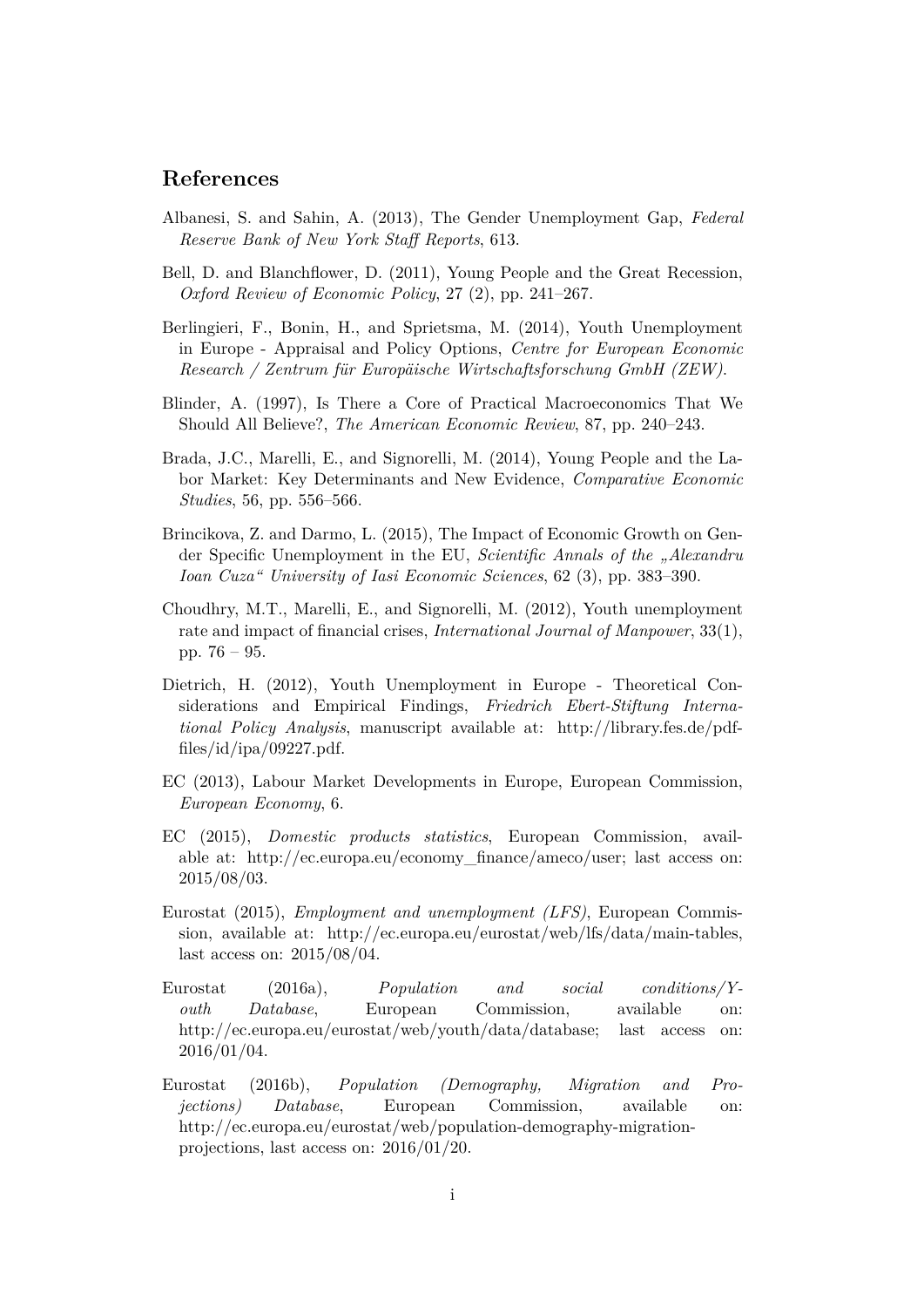- Hutengs, O. and Stadtmann, G. (2014a), Age- and Gender-Specific Unemployment in Scandinavian Countries: An Analysis based on Okun's Law, *Comparative Economic Studies*, 56(4), pp. 567–580.
- Hutengs, O. and Stadtmann, G. (2014b), Don't trust anybody over 30: youth unemployment and Okun's law in CEE countries, *Bank i Kredyt*, 45(1), pp. 1–16.
- ILO (2012), Global Employment Trends for Women, *International Labour Office*.
- ILO (2016), *ILOSTAT Database*, International Labour Organization, Geneva, available at: http://www.ilo.org/ilostat/faces/home/statisticaldata; last access on: 2016/01/04.
- IMF (2010), Unemployment Dynamics during Recessions and Recoveries: Okun's Law and Beyond, *World Economic Outlook 2010*, chap. 3, International Monetary Fund.
- Kaczmarczyk, P., Dąbrowski, P., Fihel, A., and Stefanska, R. (2014), Recent Trends in International Migration in Poland: The 2012 SOPEMI Report, *CMR Working Papers*, 71/129.
- Knotek, E. (2007), How Useful is Okun's Law?, *Economic Review, Federal Reserve Bank of Kansas City*, fourth quarter, pp. 73–103.
- Leschke, J. and Jepsen, M. (2011), The economic crisis challenge or opportunity for gender equality in social policy outcomes? A comparison of Denmark, Germany and the UK, *european trade union institute Working Paper*, 2011.04.
- OECD (2008), OECD Employment Outlook 2008, *OECD Publishing*.
- OECD (2009), Jobs for Youth/Des emplois pour les jeunes: Poland, *OECD Publishing*.
- OECD (2014a), OECD Economic Surveys: GERMANY, *OECD Publishing*.
- OECD (2014b), OECD Economic Surveys: POLAND, *OECD Publishing*.
- OECD (2015), *Labour force statistics*, Organisation for Economic Co-operation and Development, available at: https://data.oecd.org/; last access on: 2015/07/29.
- Okun, A.M. (1962), Potential GNP: its measurement and significance, M.N. Baily and A.M. Okun (eds.), *The battle against unemployment and inflation*, Norton, New York.
- Pastore, F. (2015), *The Youth Experience Gap Explaining National Differences in the School-to-Work Transition*, Springer, Cham.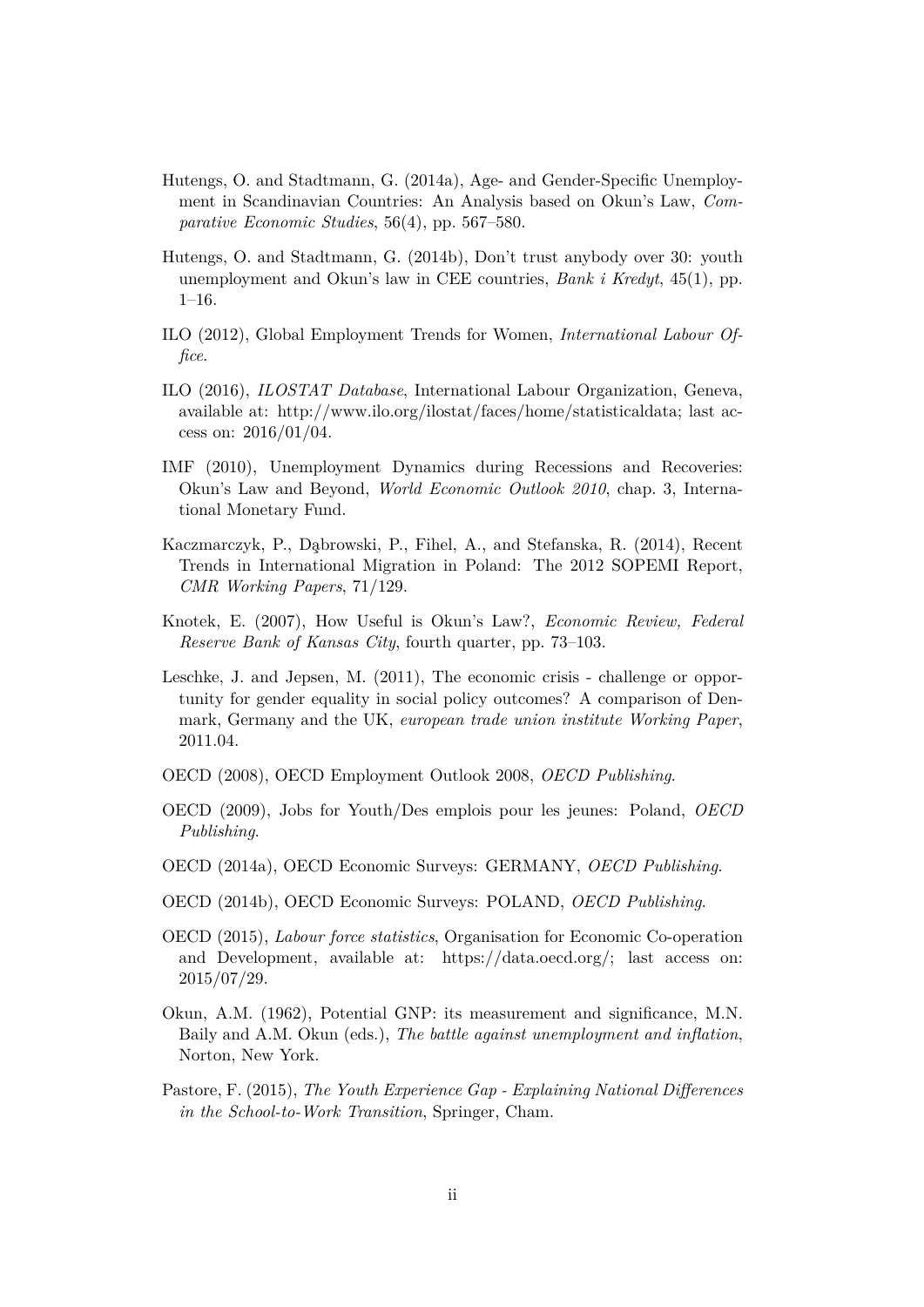- Polakowski, M. (2012), Youth Unemployment in Poland, *Friedrich Ebert-Stiftung International Policy Analysis*, manuscript available at: http://library.fes.de/pdf-files/id/09477.pdf.
- Queneau, H. and Sen, A. (2009), Further Evidence on the Dynamics of Unemployment by Gender, *Economics Bullletin*, 29 (4), pp. 3162–3176.
- Scarpetta, S., Sonnet, A., and Manfredi, T. (2010), Rising Youth Unemployment During the Crisis: How To Prevent Negative Long-term Consequences On A Generation?, *OECD Social, Employment and Migration Papers*, 106.
- Signorelli, M., Choudhry, M., and Marelli, E. (2012), The Impact of Financial Crises on Female Labour, *European Journal of Development Research*, 24(3), pp. 413–433.
- Verick, S. (2009), Who Is Hit Hardest during a Financial Crisis? The Vulnerability of Young Men and Women to Unemployment in an Economic Downturn, *IZA Discussion Paper*, 4359.
- Wall, H.J. (2009), The "man-cession" of 2008-09: It's big, but it's not great, *St. Louis Fed, The Regional Economist*, October, pp. 6–9.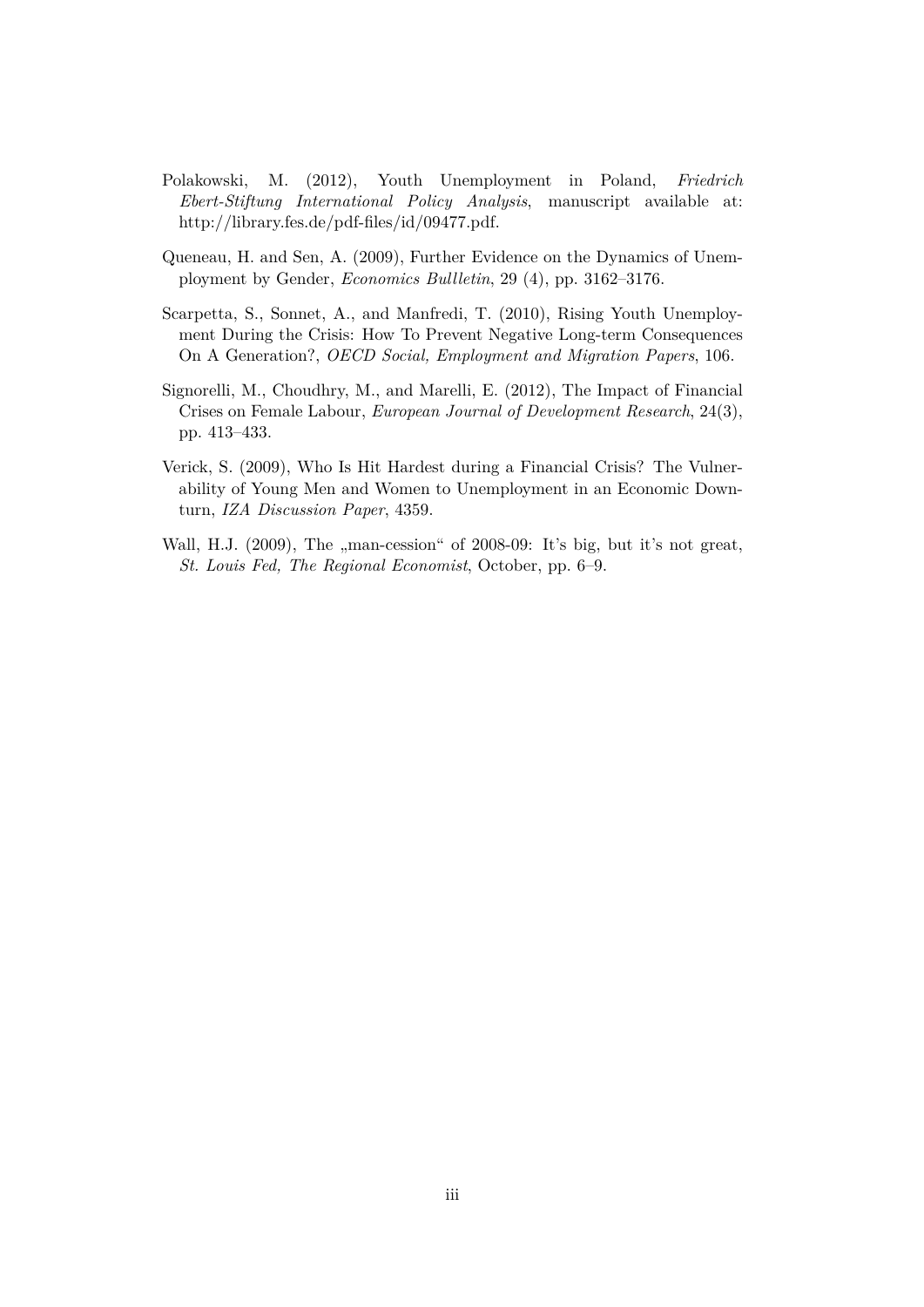## **Appendix**

| age cohorts | coefficients<br>(Newey-West standard errors) | $R^2$ | $\boldsymbol{N}$ | BP<br>$(p-value)$ | DW<br>$(p-value)$ |
|-------------|----------------------------------------------|-------|------------------|-------------------|-------------------|
| men         |                                              |       |                  |                   |                   |
| $15 - 24$   | $-0.3788***$                                 | 0.357 | 22               | 1.0537            | 0.9603            |
|             | (0.0863)                                     |       |                  | (0.3047)          | (0.0047)          |
| $25 - 34$   | $-0.3631***$                                 | 0.483 | 22               | 1.6315            | 0.9724            |
|             | (0.0717)                                     |       |                  | (0.2015)          | (0.0052)          |
| $35 - 44$   | $-0.2082**$                                  | 0.316 | 22               | 0.1268            | 1.071             |
|             | (0.0653)                                     |       |                  | (0.7218)          | (0.0113)          |
| $45 - 54$   | $-0.2200**$                                  | 0.277 | 22               | 0.4335            | 0.5698            |
|             | (0.0706)                                     |       |                  | (0.5103)          | (0.000)           |
| $55 - 64$   | $-0.1382$                                    | 0.051 | 22               | 0.0348            | 1.371             |
|             | (0.0733)                                     |       |                  | (0.8521)          | (0.0683)          |
| women       |                                              |       |                  |                   |                   |
| $15 - 24$   | $-0.1954$                                    | 0.118 | 22               | 0.6914            | 1.2044            |
|             | (0.0987)                                     |       |                  | (0.4057)          | (0.0276)          |
| $25 - 34$   | $-0.1558$                                    | 0.154 | 22               | 2.0992            | 1.1702            |
|             | (0.0826)                                     |       |                  | (0.1474)          | (0.0223)          |
| $35 - 44$   | $-0.1541$                                    | 0.172 | 22               | 2.3374            | 1.2138            |
|             | (0.0802)                                     |       |                  | (0.1263)          | (0.0292)          |
| $45 - 54$   | $-0.1305$                                    | 0.128 | 22               | 1.2668            | 1.119             |
|             | (0.0658)                                     |       |                  | (0.2604)          | (0.0159)          |
| $55 - 64$   | $-0.0404$                                    | 0.004 | 22               | 0.3209            | 1.1769            |
|             | (0.0695)                                     |       |                  | (0.5711)          | (0.0233)          |

Table 1: Regression Results - Germany.

Table 2: Test for equality of coefficients between age cohorts - Germany.

|                                                                          | $\beta_{25-34}$ |        |                  | $\beta_{35-44}$  |                            | $\beta_{45-54}$            |                                      | $\beta_{55-64}$                  |
|--------------------------------------------------------------------------|-----------------|--------|------------------|------------------|----------------------------|----------------------------|--------------------------------------|----------------------------------|
|                                                                          | men             | women  | men              | women            | men                        | women                      | men                                  | women                            |
| $\beta_{15-24}$<br>$\beta_{25-34}$<br>$\beta_{35-44}$<br>$\beta_{45-54}$ | 0.9125          | 0.7862 | 0.2064<br>0.1608 | 0.7718<br>0.9874 | 0.2595<br>0.2234<br>0.9111 | 0.6493<br>0.8211<br>0.8268 | 0.1781<br>0.1620<br>0.6433<br>0.6015 | 0.413<br>0.490<br>0.489<br>0.584 |

Source: Own calculations. Notes: p-values are given for the test of the nullhypothesis that the coefficients are equal.

Source: Own elaboration with data from OECD (2015). Notes: N - number of observations; significance at \*\*\* 1%<br>level, \*\* 5% level, \*\* 10% level. Nullhypothesis for DW: Notes: https://willhypothesis.<br>autocorrelation.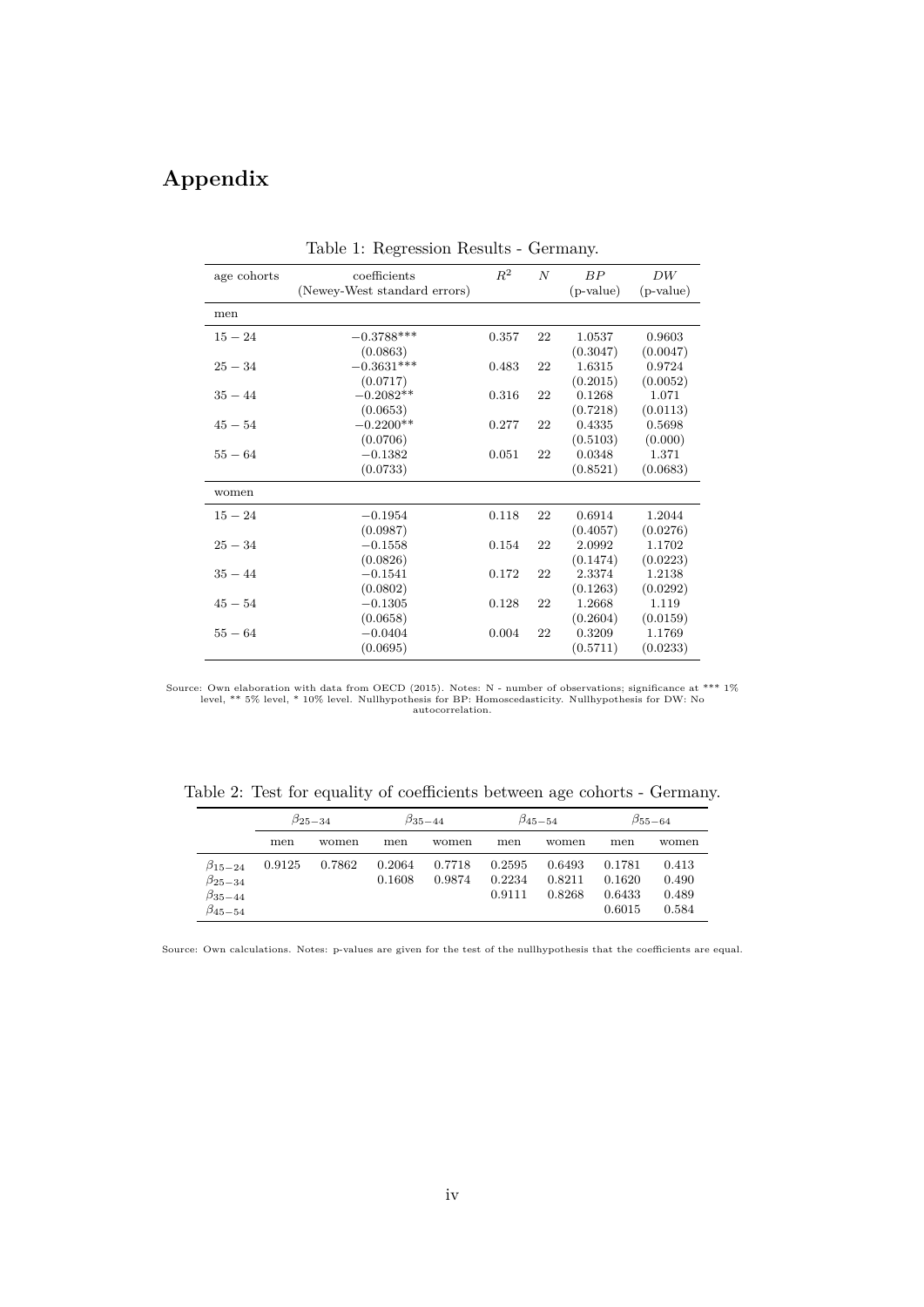| age cohorts | coefficients<br>(Newey-West standard errors) | $R^2$  | $\overline{N}$ | BP<br>$(p-value)$ | DW<br>$(p-value)$ |
|-------------|----------------------------------------------|--------|----------------|-------------------|-------------------|
|             |                                              |        |                |                   |                   |
| men         |                                              |        |                |                   |                   |
| $15 - 24$   | $-1.4799**$                                  | 0.3183 | 22             | 0.3632            | 0.9874            |
|             | (0.4428)                                     |        |                | (0.5468)          | (0.0034)          |
| $25 - 34$   | $-0.7059**$                                  | 0.3635 | 22             | 0.0671            | 1.1874            |
|             | (0.1917)                                     |        |                | (0.7956)          | (0.0162)          |
| $35 - 44$   | $-0.5291***$                                 | 0.3359 | 22             | 0.3658            | 0.9151            |
|             | (0.1331)                                     |        |                | (0.5453)          | (0.0018)          |
| $45 - 54$   | $-0.4698*$                                   | 0.237  | 22             | 0.0503            | 0.9993            |
|             | (0.2683)                                     |        |                | (0.8225)          | (0.0038)          |
| $55 - 64$   | $-0.3598*$                                   | 0.2147 | 22             | 0.7024            | 1.3457            |
|             | (0.1308)                                     |        |                | (0.402)           | (0.0427)          |
| women       |                                              |        |                |                   |                   |
| $15 - 24$   | $-1.0644*$                                   | 0.184  | 22             | 0.7385            | 1.0237            |
|             | (0.3964)                                     |        |                | (0.3901)          | (0.0046)          |
| $25 - 34$   | $-0.6500*$                                   | 0.244  | 22             | 0.7384            | 1.1712            |
|             | (0.2554)                                     |        |                | (0.3902)          | (0.0145)          |
| $35 - 44$   | $-0.5488*$                                   | 0.276  | 22             | 1.7966            | 0.9089            |
|             | (0.2093)                                     |        |                | (0.1801)          | (0.0016)          |
| $45 - 54$   | $-0.4821*$                                   | 0.258  | 22             | 1.7105            | 1.1766            |
|             | (0.2116)                                     |        |                | (0.1909)          | (0.015)           |
| $55 - 64$   | $-0.1990$                                    | 0.076  | 22             | 0.153             | 2.168             |
|             | (0.1239)                                     |        |                | (0.6957)          | (0.6196)          |

Table 3: Regression Results - Poland.

Source: Own elaboration with data from OECD (2015). Notes: N - number of observations; significance at \*\*\* 1%<br>level, \*\* 5% level, \*\* 10% level. Nullhypothesis for DW: Notes: https://willhypothesis.<br>autocorrelation.

|  |  | Table 4: Test for equality of coefficients between age cohorts - Poland. |  |  |  |
|--|--|--------------------------------------------------------------------------|--|--|--|

|                                                                          | $\beta_{25-34}$ |        |                  | $\beta_{35-44}$  |                            | $\beta_{45-54}$            |                                      | $\beta_{55-64}$                      |
|--------------------------------------------------------------------------|-----------------|--------|------------------|------------------|----------------------------|----------------------------|--------------------------------------|--------------------------------------|
|                                                                          | men             | women  | men              | women            | men                        | women                      | men                                  | women                                |
| $\beta_{15-24}$<br>$\beta_{25-34}$<br>$\beta_{35-44}$<br>$\beta_{45-54}$ | 0.1500          | 0.4662 | 0.0707<br>0.5117 | 0.3450<br>0.7565 | 0.0590<br>0.4064<br>0.8147 | 0.2819<br>0.5964<br>0.8061 | 0.0333<br>0.1897<br>0.4594<br>0.6538 | 0.1072<br>0.1401<br>0.1734<br>0.2449 |

Source: Own calculations. Notes: p-values are given for the test of the nullhypothesis that the coefficients are equal.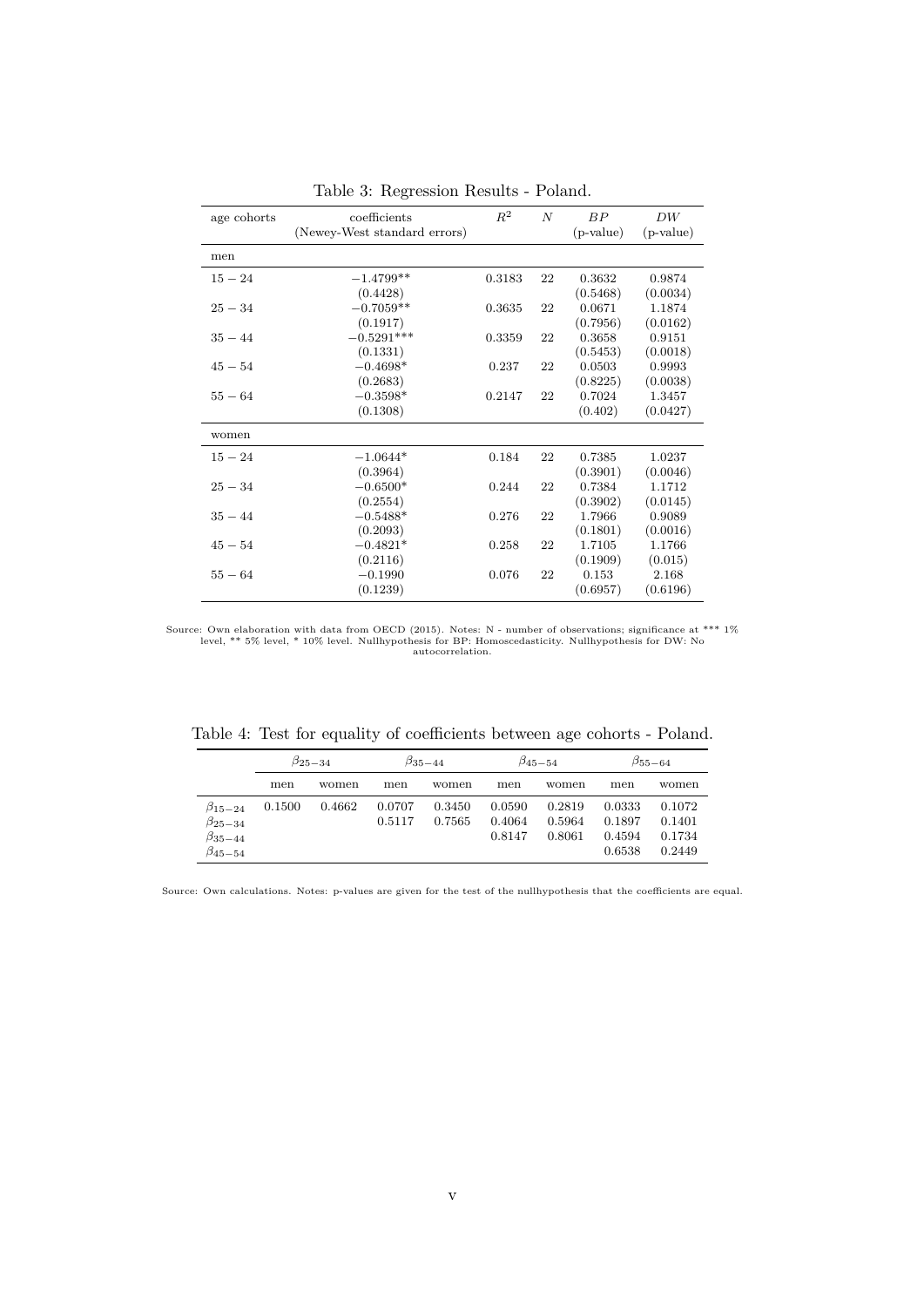| age cohorts | coefficients<br>(Newey-West standard errors) | $R^2$ | $\overline{N}$ | BP<br>$(p-value)$ | DW<br>$(p-value)$ |
|-------------|----------------------------------------------|-------|----------------|-------------------|-------------------|
| men         |                                              |       |                |                   |                   |
| $15 - 24$   | $-0.8395***$                                 | 0.807 | 22             | 0.0008            | 1.7081            |
|             | (0.0465)                                     |       |                | (0.9777)          | (0.0082)          |
| $25 - 34$   | $-0.5257***$                                 | 0.804 | 22             | 0.0336            | 1.3026            |
|             | (0.0238)                                     |       |                | (0.8545)          | (0.0375)          |
| $35 - 44$   | $-0.3385***$                                 | 0.780 | 22             | 0.2055            | 1.6844            |
|             | (0.0179)                                     |       |                | (0.6503)          | (0.2067)          |
| $45 - 54$   | $-0.2803***$                                 | 0.745 | 22             | 0.0828            | 1.2068            |
|             | (0.0220)                                     |       |                | (0.7735)          | (0.0208)          |
| $55 - 64$   | $-0.2542***$                                 | 0.421 | 22             | 0.0207            | 1.6244            |
|             | (0.0384)                                     |       |                | (0.8855)          | (0.1875)          |
| women       |                                              |       |                |                   |                   |
| $15 - 24$   | $-0.5524***$                                 | 0.523 | 22             | 1.0138            | 0.9288            |
|             | (0.0883)                                     |       |                | (0.314)           | (0.0022)          |
| $25 - 34$   | $-0.3475***$                                 | 0.622 | 22             | 1.2913            | 1.3497            |
|             | (0.0465)                                     |       |                | (0.2559)          | (0.0488)          |
| $35 - 44$   | $-0.2451***$                                 | 0.495 | 22             | 1.1901            | 1.3808            |
|             | (0.0482)                                     |       |                | (0.2753)          | (0.0576)          |
| $45 - 54$   | $-0.1999***$                                 | 0.492 | 22             | 0.3083            | 1.4789            |
|             | (0.0396)                                     |       |                | (0.5787)          | (0.0936)          |
| $55 - 64$   | $-0.1535**$                                  | 0.227 | 22             | 0.0743            | 0.956             |
|             | (0.0471)                                     |       |                | (0.7852)          | (0.0028)          |

Table 5: Regression Results - EU-15.

Source: Own elaboration with data from OECD (2015). Notes: N - number of observations; significance at \*\*\* 1% level, \*\* 5% level, \* 10% level. Nullhypothesis for BP: Homoscedasticity. Nullhypothesis for DW: No autocorrelation.

Table 6: Test for equality of coefficients between age cohorts - EU-15.

|                                                                          | $\beta_{25-34}$ |        |                  | $\beta_{35-44}$  | $\beta_{45-54}$           |                            | $\beta_{55-64}$                    |                                      |  |
|--------------------------------------------------------------------------|-----------------|--------|------------------|------------------|---------------------------|----------------------------|------------------------------------|--------------------------------------|--|
|                                                                          | men             | women  | men              | women            | men                       | women                      | men                                | women                                |  |
| $\beta_{15-24}$<br>$\beta_{25-34}$<br>$\beta_{35-44}$<br>$\beta_{45-54}$ | 0.0062          | 0.1301 | 0.0000<br>0.0114 | 0.0233<br>0.2197 | 0.0000<br>0.0009<br>0.292 | 0.0080<br>0.0585<br>0.5325 | 0.0000<br>0.0038<br>0.285<br>0.733 | 0.0049<br>0.0326<br>0.2830<br>0.5543 |  |

Source: Own calculations. Notes: p-values are given for the test of the nullhypothesis that the coefficients are equal.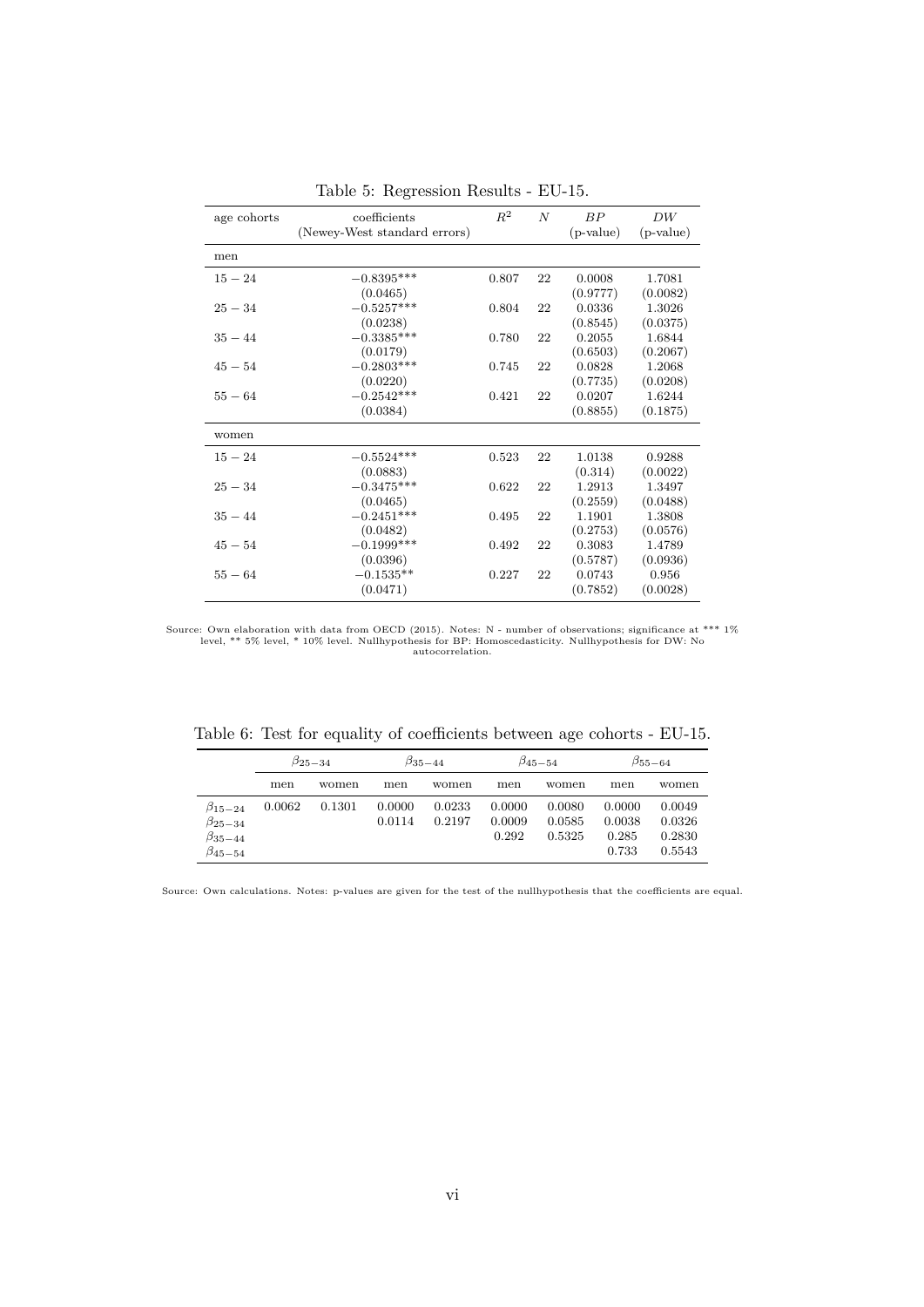| Country | Age cohort and gender | Industry          |       | Service           |       |  |
|---------|-----------------------|-------------------|-------|-------------------|-------|--|
|         |                       | 2008Q2-<br>2014Q4 | share | 2008Q2-<br>2014Q4 | share |  |
| Germany | $15-64$ all           | $-2.44$           | 28.51 | 1.98              | 65.45 |  |
|         | $15-24$ all           | 1.51              | 28.78 | $-0.75$           | 68.76 |  |
|         | $15-24$ men           | 1.70              | 40.56 | $-0.49$           | 55.61 |  |
| Poland  | $15-64$ all           | $-2.69$           | 31.02 | 4.53              | 54.52 |  |
|         | $15-24$ all           | $-4.9$            | 26.68 | $-3.97$           | 53.63 |  |
|         | $15-24$ men           | $-3.59$           | 35.97 | $-9.22$           | 38.29 |  |

Table 7: Employment changes between 2008Q2 and 2014Q4 in % and sectoral composition of employment as % of total employment.

Source: Own elaboration with data from Eurostat (2015). Industry includes NACE Rev. 2 sectors B-F. Service includes all sectors except industry and agriculture (NACE Rev. 2 sector A). A comparison between the time periods

Table 8: Employment changes between 2008Q2 and 2014Q4 in % and share of men in selected sectors in % in 2014Q4.

| Country | Age<br>cohort | Manufacturing     |       | Construction      |       | Wholesale         |       | Education         |       | Human health      |          |
|---------|---------------|-------------------|-------|-------------------|-------|-------------------|-------|-------------------|-------|-------------------|----------|
|         |               | 2008Q2-<br>2014Q4 | share | 2008Q2-<br>2014Q4 | share | 2008Q2-<br>2014Q4 | share | 2008Q2-<br>2014Q4 | share | 2008Q2-<br>2014Q4 | share    |
| Germany | 15-64         | $-0.37$           | 72.82 | 8.52              | 87.54 | 8.74              | 47.51 | 8.26              | 28.68 | 15.45             | 22.74    |
|         | 15-24         | $-12.02$          | 72.63 | 10.95             | 92.35 | 0.24              | 52.23 | $-3.17$           | 31.51 | 2.87              | 21.36    |
| Poland  | 15-64         | $-2.34$           | 67.72 | $-2.61$           | 92.42 | 0.07              | 46.18 | 4.81              | 21.54 | 8.87              | 19.57    |
|         | 15-24         | $-20.79$          | 76.23 | $-6.78$           | 90.76 | $-32.74$          | 45.29 | $-17.78$          |       | $-39.12$          | $\equiv$ |

Source: Own elaboration with data from Eurostat (2015). NACE Rev. 2 sectors are C (Manufacturing), F (Construction), G (Wholesale and retail trade; repair of motor vehicles and motorcycles), P (Education) and Q (Human health and social work activities). A comparison between the time periods 2007 and 2014 is not possible due to the revision of the NACE classification in 2008. "−" represents "not available".

| Country |                           | share of youth<br>$(\text{age cohort } 15-24)$<br>on overall | level<br>(age cohort $15-24$ ) | share on<br>population<br>(age cohort $15-24$ ) | share of men<br>(age cohort $15-24$ ) | share of men<br>(overall) |
|---------|---------------------------|--------------------------------------------------------------|--------------------------------|-------------------------------------------------|---------------------------------------|---------------------------|
|         |                           | in $%$                                                       |                                | in $%$                                          | in $%$                                | in $%$                    |
| Germany | Emigration<br>Immigration | 11.96<br>23.32                                               | 31,004<br>162.952              | 0.35                                            | 53.07<br>54.82                        | 59.13<br>57.59            |
| Poland  | Emigration<br>Immigration | 11.43<br>9.65                                                | 31,589<br>21.249               | 0.65                                            | 54.88<br>57.51                        | 49.54<br>58.32            |

Table 9: Emigration and Immigration in 2013.

Source: Own elaboration with data from Eurostat (2016b).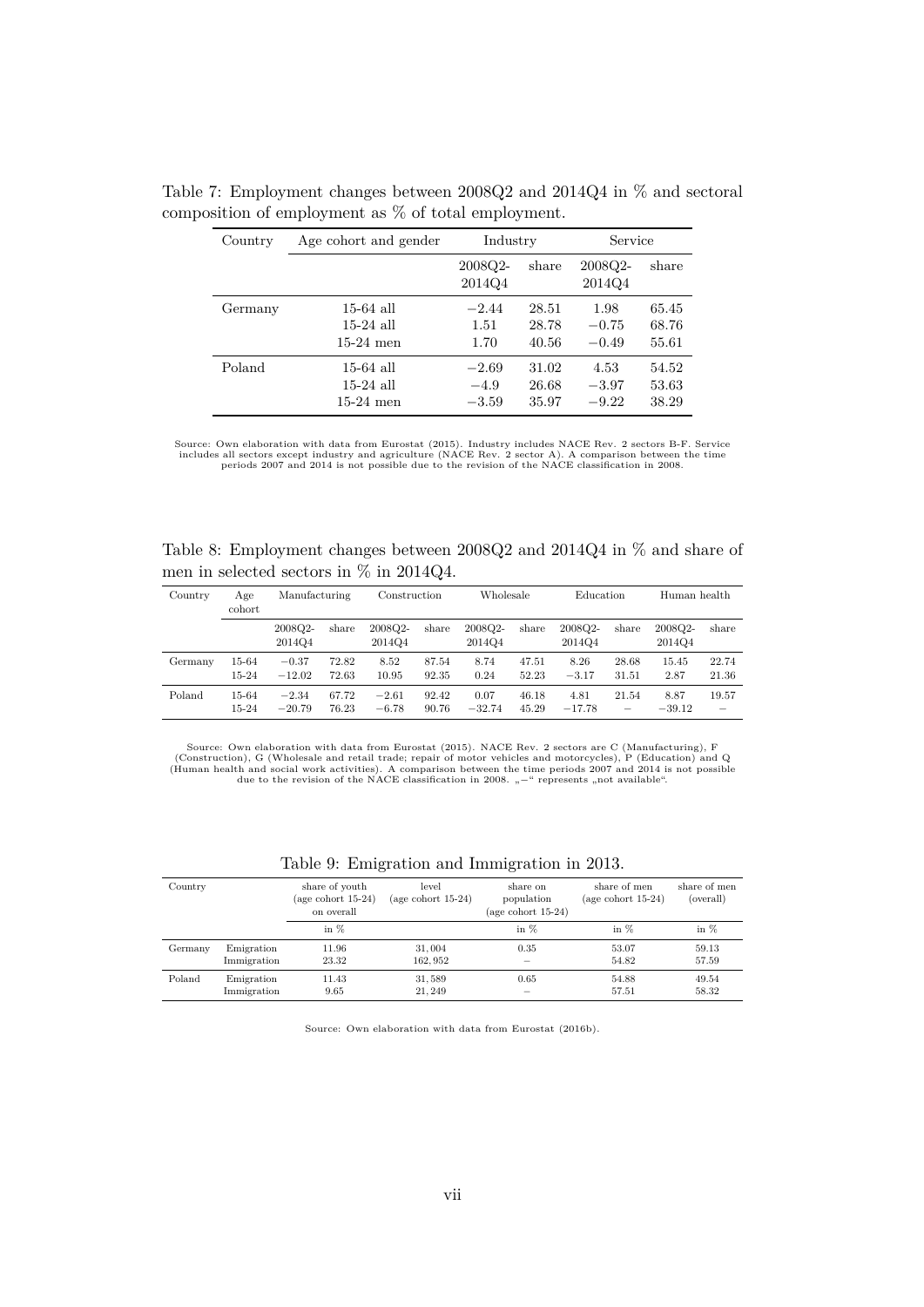



Source: Own elaboration with data from EC (2015).

Figure 2: Youth unemployment rate (age cohort 15-24) in Germany.



Source: Own elaboration with data from OECD (2015).



Figure 3: Youth unemployment rate (age cohort 15-24) in Poland.

Source: Own elaboration with data from OECD (2015).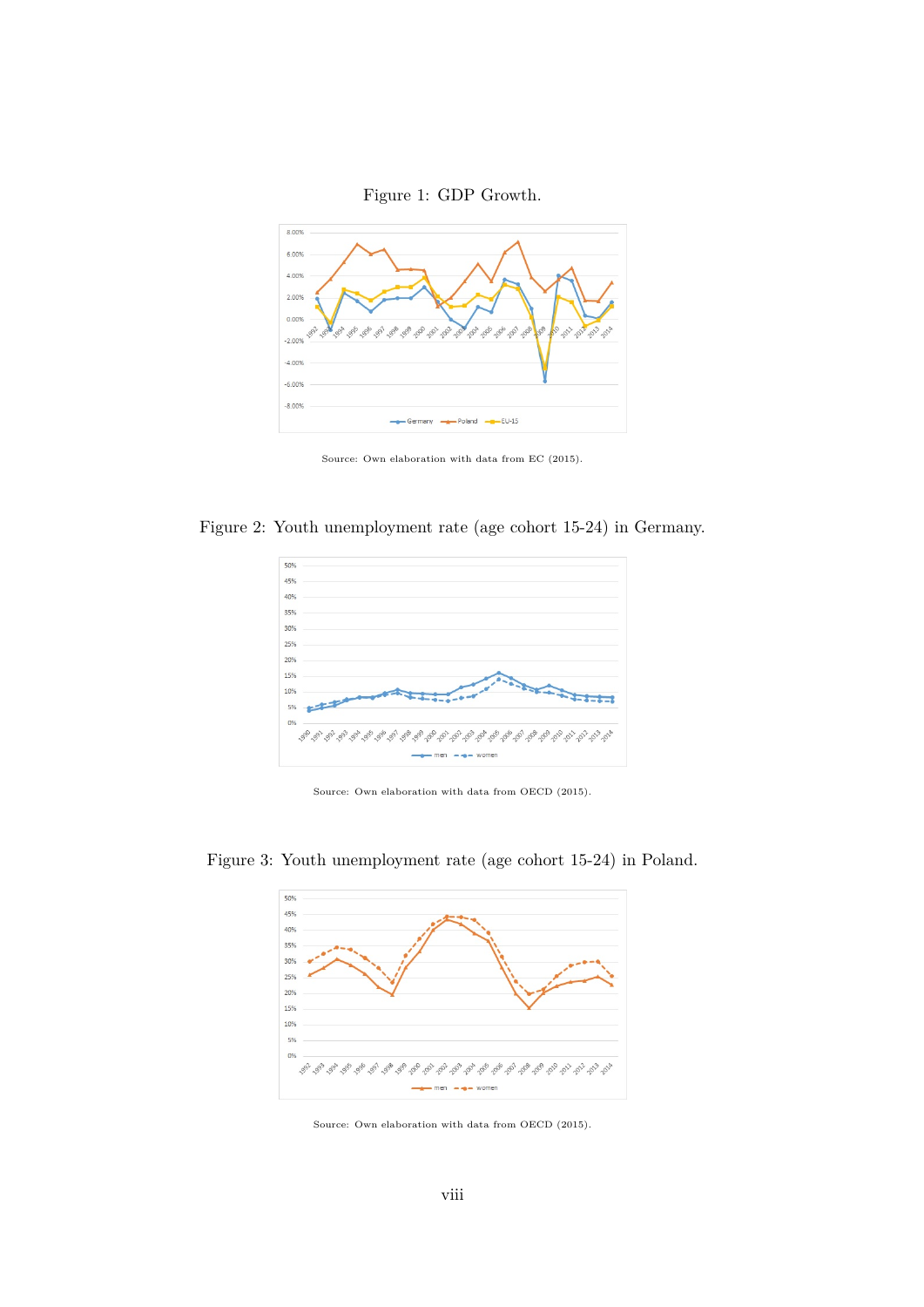

Figure 4: Youth unemployment rate (age cohort 15-24) in EU-15.

Source: Own elaboration with data from OECD (2015).

rate youth (age cohort 15-24) in Ger-tion rate youth (age cohort 15-24) in many.





Source: Own elaboration with data from OECD (2015).

Figure 7: Youth (age cohort 15-24) not Figure 8: Youth (age cohort 15-24) not in employment and not in education or in employment and not in education or training (NEET) in Poland.





Source: Own elaboration with data from ILO (2016).